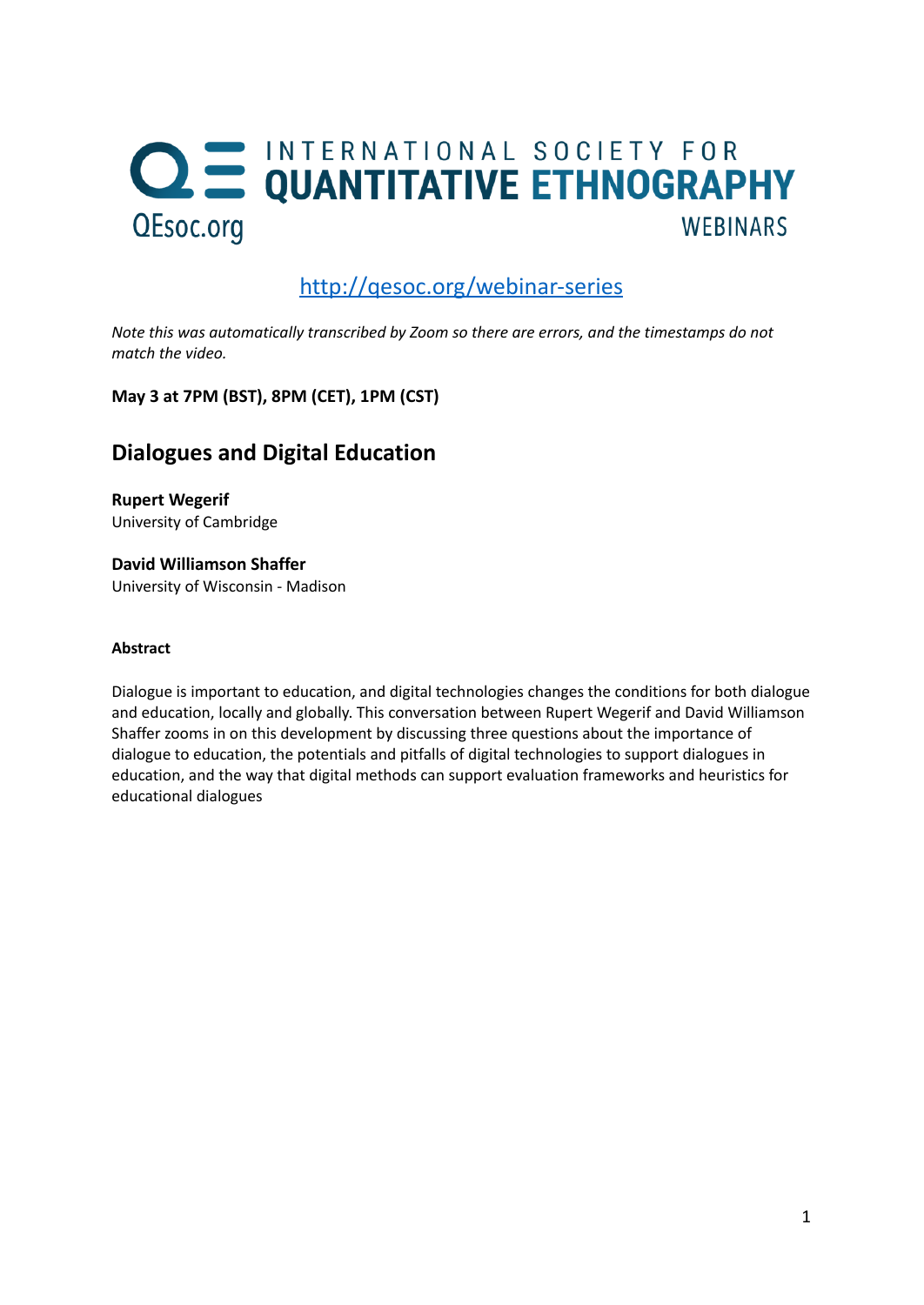Morten Misfeldt: So so just a few words of.

Morten Misfeldt: housekeeping before before we start.

Morten Misfeldt: Brendan is going to record this and and.

Morten Misfeldt: If you don't want to be recorded and turn off your camera I think that's the that's that's a piece of advice, at least, and if you have any.

Morten Misfeldt: Other issues with the recording piece a direct message me or print on.

Morten Misfeldt: The reason for recording it is that we make it make the discussion public available at the at the website afterwards.

Morten Misfeldt: Also, take the chance to.

Morten Misfeldt: To use the chat to just say.

Morten Misfeldt: Who, you are where you're like zooming in from that's that's kind of Nice so so i'm assuming in from Copenhagen, so I can wait a day and we're going to start in just a minute or so and.

Morten Misfeldt: And many of us know each other already right because we record it like this, but but but but let's do it anyway.

Morten Misfeldt: and

Morten Misfeldt: Then I think we are slowly going to start welcome.

Morten Misfeldt: To this dialogue about dialogue.

Morten Misfeldt: and

Morten Misfeldt: I have invited to pick a favorite professor of Cambridge University and David chapter from university of Wisconsin Madison and.

Morten Misfeldt: That, I think many of us already know in this in this.

Morten Misfeldt: Community robot is also a very prominent scholar, in a sense, defining the area of theological education so i'm very pleased that touch were joining us today we put.

Morten Misfeldt: The idea is that we will we're going to discuss.

Morten Misfeldt: The role of dialogue in digital education and.

Morten Misfeldt: i've provided Cooper and David with with like three questions that i'm just going to.

Morten Misfeldt: Send so you know what I have given to them.

Morten Misfeldt: i'm going to also just put it in the chat.

Morten Misfeldt: groups.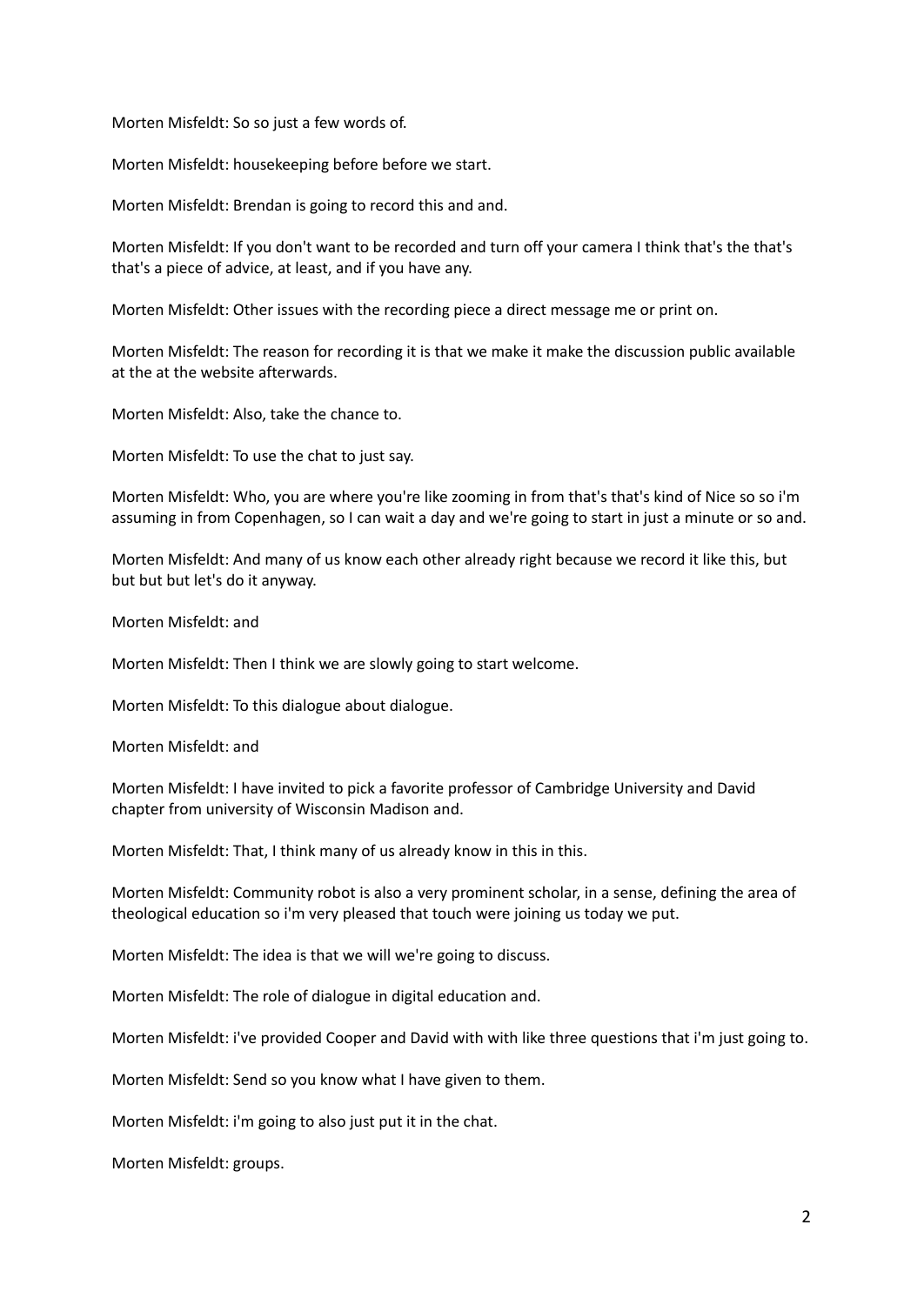Morten Misfeldt: So so so these these questions.

Morten Misfeldt: yeah i'm going to present the questions and then i'll be at the work to report for 10 minutes to try to answer common door destroy these questions and then.

Morten Misfeldt: i'll give the word to to to David to do the same, and then we will have a 10 minutes, where David and Rupert responding to each other's responses and then we will open the ball for everyone right so so so.

Morten Misfeldt: The questions that I have problems prompt you with is what is dialogue, and how does it differ from, for instance.

Morten Misfeldt: Regular this course, and why is dialogue, important to education first like question one and and question to.

Morten Misfeldt: What can be done to improve the conditions for digital educational dialogues say at a future university or in an online global classroom.

Morten Misfeldt: Many people crane but social media has underperformed on the quality of dialogue and led to hardening and compartmentalization of conversations.

Morten Misfeldt: How does this raise a flag of concern for educational dialogues on that question too about about the quality of dialogue online and question tree.

Morten Misfeldt: How can dialogue be measured evaluated and so on, with the assistance of digital tools, what are the potentials from learning analytics and social media analysis.

Morten Misfeldt: In order to develop.

Morten Misfeldt: tools for evaluation in education so that's an evolution kind of question in relation to it, so these are the three questions, and now you know what they are and i'll give them the word to go back to try to respond to this question so pisco.

Rupert Wegerif: Well, thank you very much morton I could, of course, unfortunately I serves a trained academic I can talk for hours on a question like those are track control myself, we got just 10 minutes a fascinating and important questions, and thank you will very much for coming up, we have.

Rupert Wegerif: An interesting dialogue, this evening, in which you all leave feeling you've learned something at least I hope leave.

Rupert Wegerif: Leave feeling i've learned something which is of course the point of dialogue, what do we mean by dialogue Well, first of all there's the external form, I began working with Neil mercer and Lynn doors for that time.

Rupert Wegerif: was an experience primary teacher primary classrooms and it was fairly obvious what we wanted to achieve a situation where the children could.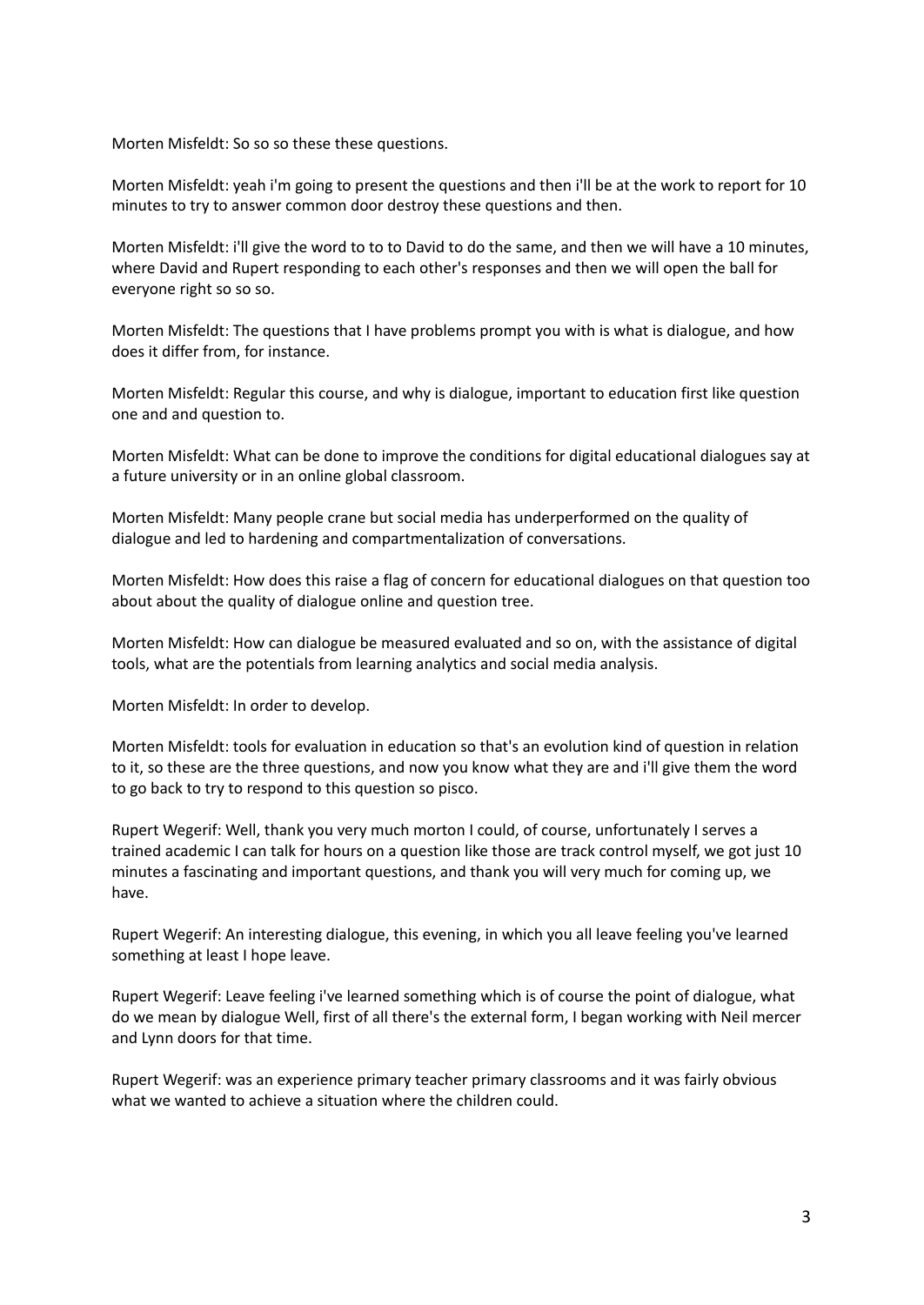Rupert Wegerif: express their ideas and ask questions and answer questions as opposed to a situation where the person doing most of that kind of talking was the teacher well there's a clear, are you hearing all these beeps that i'm hearing is everything okay.

Rupert Wegerif: you're not hearing beeps just me then i'll try and figure out the settings later so as.

Rupert Wegerif: Long as it's not interfering that's great so the point is there's a clear difference in form between a dialogue in which there is an exchange of views and a monologue were just one person is doing all the talking.

Rupert Wegerif: But having said that there's clearly more to it, because some monologues like I hope the one i'm doing now, where, for instance, say, the teacher.

Rupert Wegerif: were to take the point of view of the students and so you might see it this way, and on the other hand, is another perspective someone looks more dialogic than others and some dialogues and some of the ones i've seen.

Rupert Wegerif: As a product of our teaching can be a bit like that are very static and people are just going through the form and they're.

Rupert Wegerif: they're not there's no real living spark So what is this dialogic essence and that's what I think is essential to the educational quality of dialogue.

Rupert Wegerif: Back team sort of pointed out there's a big difference between the persuasive word and the authoritative word.

Rupert Wegerif: The persuasive word that enters into us that rearrange is our own words from within that is half hours and half someone else's.

Rupert Wegerif: That is, in a way, essential to learning learning as an expansion of consciousness non expansion of awareness of different points of view.

Rupert Wegerif: And an expansion of identity, so I think for me that's the essence of dialogue is where you get some kind of clash or tension between different perspectives and you get some.

Rupert Wegerif: Overcoming of that class which isn't a reduction of the difference, but as an awareness of more perspectives which involves a sense that you've learned something.

Rupert Wegerif: i'm doing a bit carried away here so How does that distinguish itself from other points, if you will back team pointed out that for a dialogue.

Rupert Wegerif: You have to have the the answer, giving rise to new questions and he distinguish that from systematic cognition IE the sort of things that computers do with algorithms.

Rupert Wegerif: And I think you can also distinguish it particularly let's go back to primary classrooms, although these points obviously applied every age level.

Rupert Wegerif: You can distinguish it from conversation, which is designed to support.

Rupert Wegerif: Identity So if you get lots of kids in a group cutting out bits of paper sticking things on i've been there it's very nice, but if you listen to their dialogues they're not.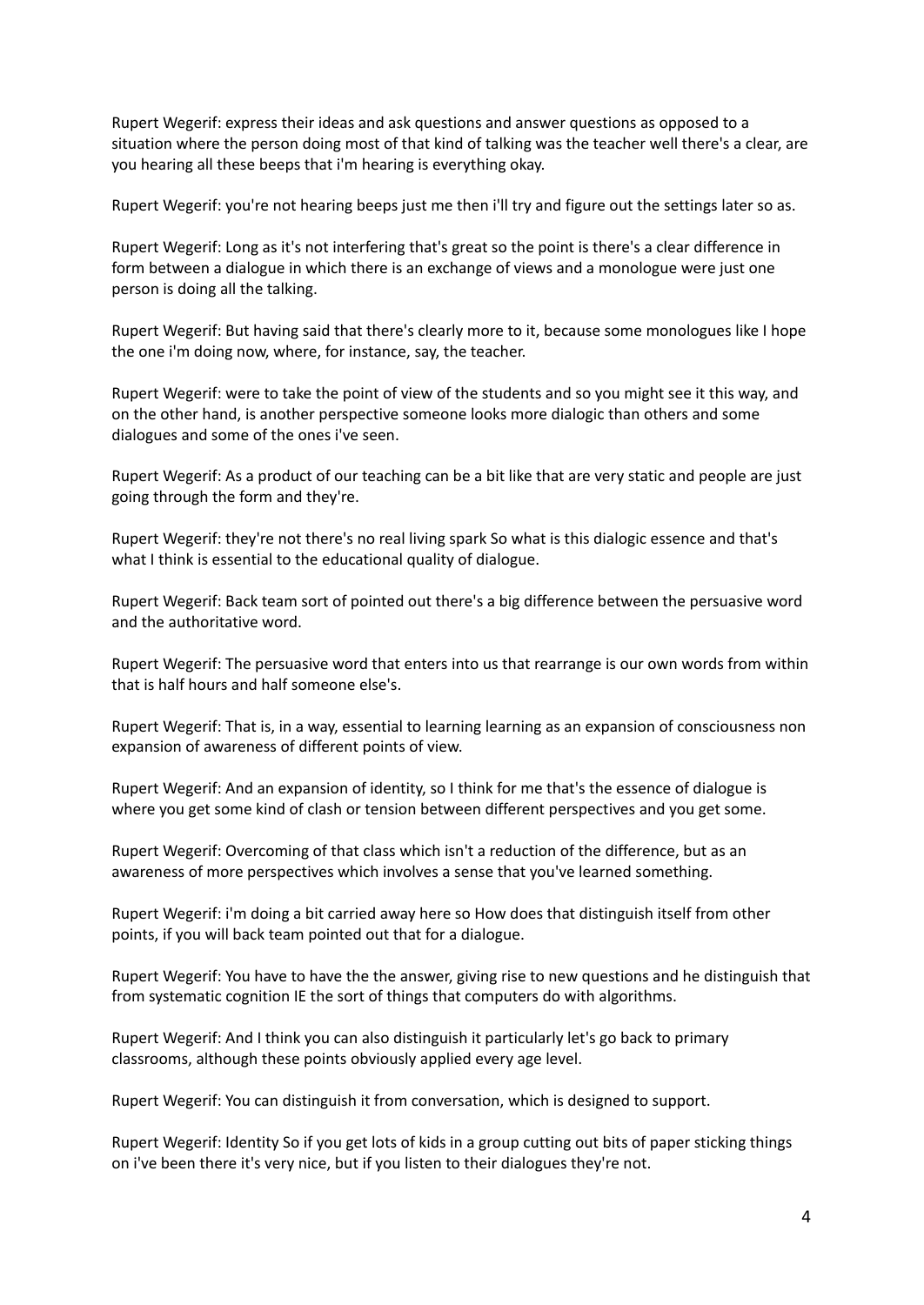Rupert Wegerif: they're not asking questions they're not challenging each other they're not learning together it's a bit more look.

Rupert Wegerif: If I must say sort of like those trips of chimpanzees where they pick each please out of each other's hair and.

Rupert Wegerif: They clearly socially bonding and they're building identity and that's nice but it's not dialogue, so I think you can I teach dialogue as a kind of shared inquiry in a way, where you have questioning, and you have development.

Rupert Wegerif: So I just move on, I don't know what David thinks about that, but i'll move on to this question.

Rupert Wegerif: That Martin has asked about how well, are you sort of saying that our hopes for educational dialogue have been a bit dash that there was lots of enthusiasm for social media.

Rupert Wegerif: And the consequences have been disappointing, I do think people exaggerate this a little bit actually from my experience I won't give too many.

Rupert Wegerif: What actually, why not, I are just about out of time, when I put my mother, my mother's died fairly recently she actually had.

Rupert Wegerif: A baby out of wedlock in the 50s and she was more or less forced to adopted and she was very.

Rupert Wegerif: happy about this, I put her on Facebook, a couple of years ago and almost immediately her son contacted he'd been adopted in England brought up.

Rupert Wegerif: Family in England and he was now running a high tech company in California and he came to see her and she was so delighted and without social media we wouldn't get that sort of effect.

Rupert Wegerif: Most of my experiences of social media have been very positive i'm on Twitter I learned from some of the people here like mark Johnson.

Rupert Wegerif: We have interesting conversations I follow David now so if everyone says it's been a disaster.

Rupert Wegerif: I kind of worry that people do always emphasize the negative and they forget what things were like when we didn't have these social networks there's a lot of positive stuff going on.

Rupert Wegerif: But having said that, I have read the research about ECHO chambers, I have observed what's happened, both in America and in England.

Rupert Wegerif: I appreciate there's a problem, and indeed the young people, I talked to claim there's a big problem, not so much with Twitter but tick tock and.

Rupert Wegerif: And instagram and so on, there are issues there, how do we address them I think it's an educational design issue, and there are ways to address it.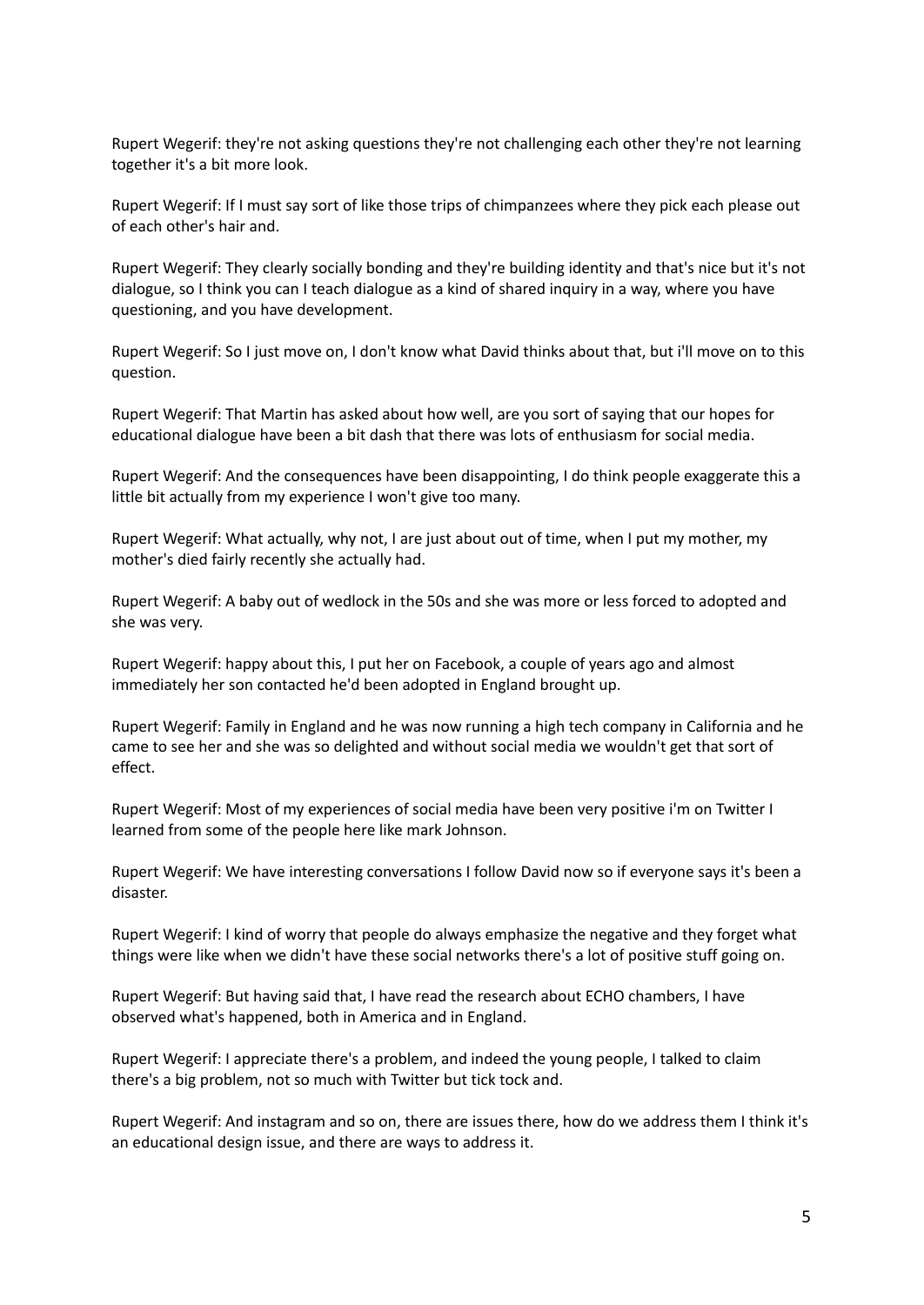Rupert Wegerif: A program I worked with generation global I evaluated they've got dialogues going on with people around the world, mostly over stress lines like India and Pakistan, Israel and Egypt.

Rupert Wegerif: And I could see real positive effect from that evaluation, but what they do is they start off, as we did with the primary classrooms by setting ground rules thinking together type ground rules where people.

Rupert Wegerif: listen to each other and work together, and then they reinforce that online through design features like little prompts you know, are you being clear to somebody from a different culture and.

Rupert Wegerif: Are you asking questions are you reflecting building on what other people are saying so you have these little prompts that remind you of the education that you had beforehand.

Rupert Wegerif: You put people in the home, groups of 12 from different backgrounds so you're breaking the ECHO chamber.

Rupert Wegerif: They even designed little things like you don't just have a maximum like Twitter does you have you need a maximum because, otherwise, people are overwhelmed.

Rupert Wegerif: You have a minimum, so you can't just pile on saying I agree or yes me too, or whatever you have some sort of have to make some sort of statement, so there are things you can design to make this better, they also have a complete.

Rupert Wegerif: Zero tolerance moderating policy, so if anybody doesn't like anything just pull it down straight away, you have to have pretty fierce moderating.

Rupert Wegerif: For me it's a bit like, if you think about a public Park, on the whole, we will buy least in England in Cambridge I really enjoy going to the park.

Rupert Wegerif: But I have been to places where the park is horrible tip and you're likely to be a cost it.

Rupert Wegerif: And so what's the difference we're clearly if the public park is is not working for people they you have to get together and impose ground rules and have some kind of police force, and you have to regulate it in some way.

Rupert Wegerif: And I do wonder if we couldn't have.

Rupert Wegerif: Just as we have with literacy, we have sort of agreement that we need global education to make literacy work, everyone has to be kind of forced against often against their will to learn to be literate and then literacy works.

Rupert Wegerif: Could we not have a global education policy into ground rules for working together with strangers online and we could kind of reinforce that and.

Rupert Wegerif: make it work i'm sure there are more things ever basically it's a design issue, we need a lot of design based research to see how we can make these things work and improve it and its design of pedagogy culture and technology, I would say.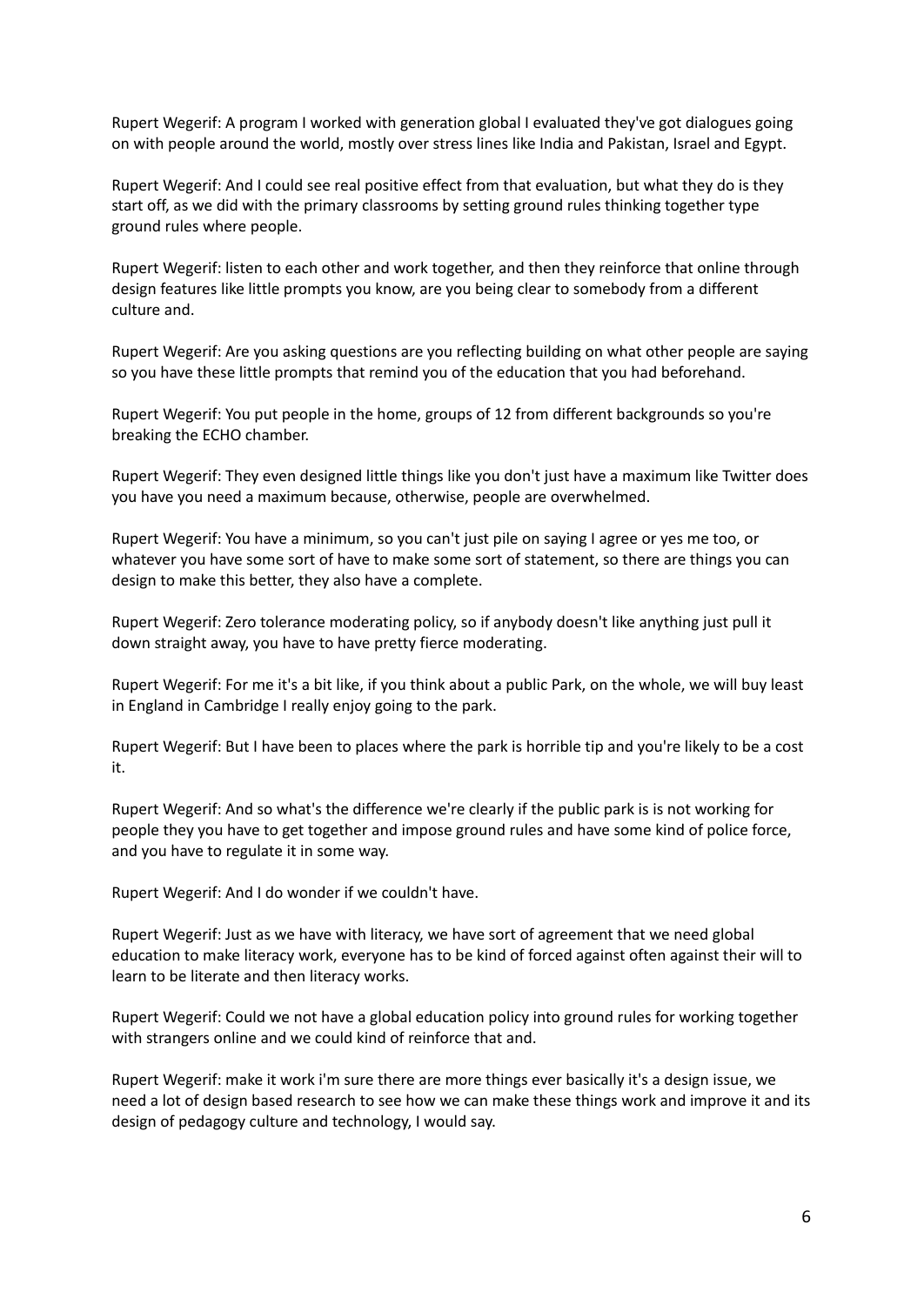Rupert Wegerif: Hope i'm not going to overstaying my time because I do want to hear from other people so i'll just move on to the.

Rupert Wegerif: Third point by Martin, which is very interesting and relates to david's work, work with epistemic network analysis.

Rupert Wegerif: I think this question of methodology for researching dialogues is philosophically very interesting because if you think about the contrast, I was trying to make it the beginning.

Rupert Wegerif: Between the logic and the model logic, the logic is about somewhere where does that living energy it's about the same stuff not just about measuring it.

Rupert Wegerif: there's a phrase in the Bible isn't a little was it the letter kills, but the spirit gives life and in a way that's the essence of what Socrates is saying about dialogue, he says writing.

Rupert Wegerif: it's all dead it doesn't mean anything, is going to be in the living moments that you have understanding.

Rupert Wegerif: that's also what back Tina saying it criticizes the alien view of dialectic because you're saying you're you're looking at things from the outside you're you're pinning everything down so dialogue is quite hard to evaluate because.

Rupert Wegerif: it's it's about that that living energy and.

Rupert Wegerif: So, for example, if we're trying to measure learning and we measure it in terms only of the traces left behind and an electronic forum.

Rupert Wegerif: we're in danger of missing the essence of the learning, which is a kind of spark of understanding.

Rupert Wegerif: So I think that's quite an interesting issue in which we have got into design based research, because I think with what I call double loop design based research, where you don't just.

Rupert Wegerif: Design things and see if they work you reflect on your assumptions and you return and you develop them.

Rupert Wegerif: I think that's interesting and the other thing i'm trying to do what I call a chasm approach being pretentious because I got that from mobile ponty.

Rupert Wegerif: He says that you know, basically, meaning is always this tension between an inside point of view and outside the horizon looking in defining me and me looking out defining the horizon.

Rupert Wegerif: And I want to get at these learning moments, you have to actually I think interview people, or at least participate in the experience of genuine ethnography but then you'll find that the features of an ongoing dialogue.

Rupert Wegerif: Have patterns and structures that develop that can be measured in terms of conceptual understanding, and this is where epistemic network analysis is very useful, but obviously the risk for me is that you define in your codes what you're.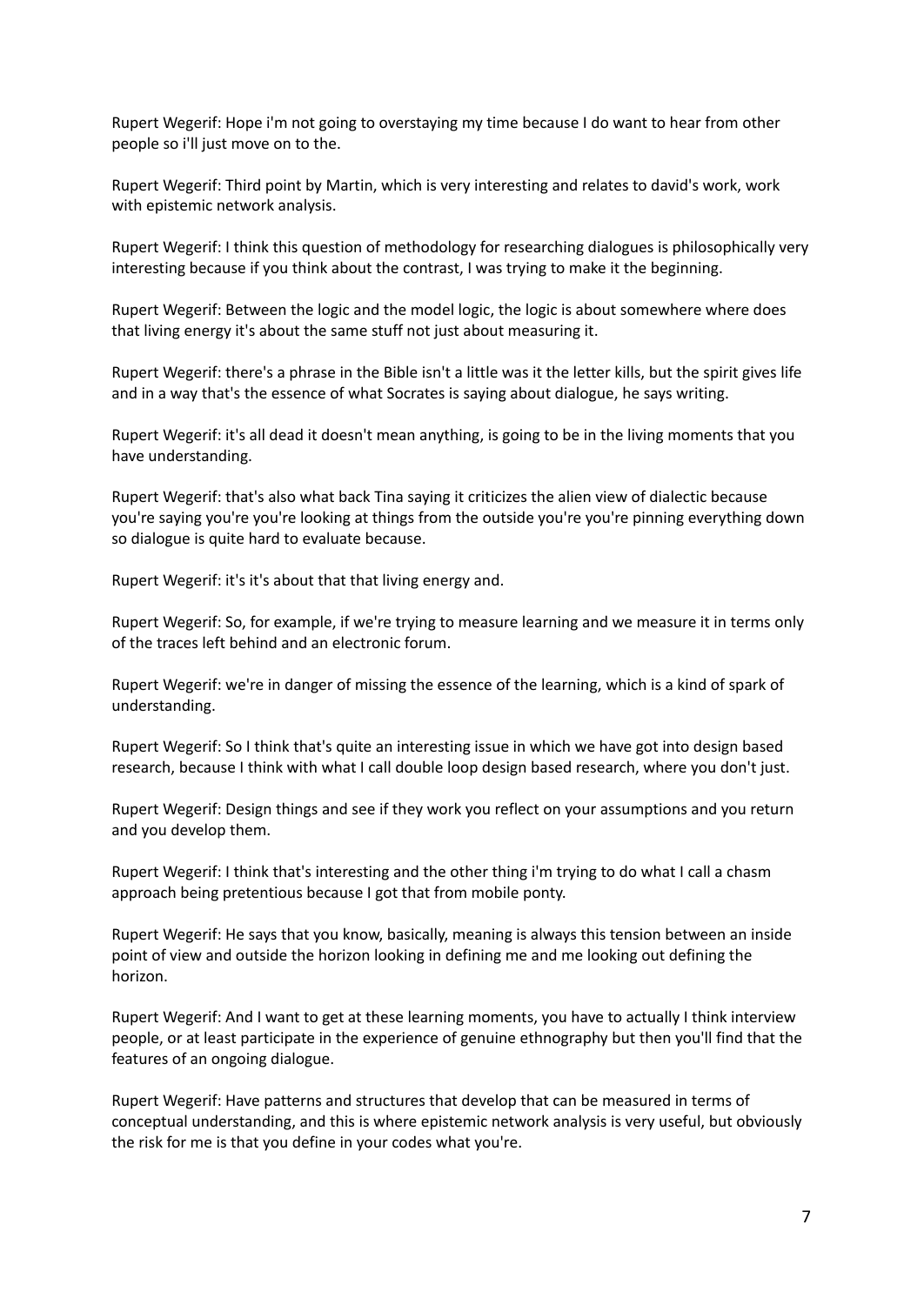Rupert Wegerif: What you're looking for, and then you fix it you're actually missing that that spark of originality and creativity.

Rupert Wegerif: I think people kind of know when they're learning and you could find out through interviewing them when they're learning so you need to constantly revise the bigger.

Rupert Wegerif: patterns that you're looking for you need to have a way of of researching that is not model logic and what would a dial logic model look like, and I think it's a living developing self reflective model.

Rupert Wegerif: But I think we have research techniques to try and implement that I don't know if that made any sense but I better stop there, because i'm pretty sure that my time i've overused my time having more than I hope you're controlling me.

Morten Misfeldt: Yes, i'm controlling you and you have used your time, plus perfect, but so if we are, we are perfect on time, no problem, and thank you for very interesting thoughts on the questions i'm simply handling the microphone to to to David to to to have a go and and.

Morten Misfeldt: With your own thoughts and maybe following up on on some of what we said, and you have 10 minutes, and then I will slowly and stop you and.

Morten Misfeldt: You should unmute.

David Williamson Shaffer: Now I know that's the mantra coven um so some of you have probably heard me tell the story before, but when I was a kid we used to.

David Williamson Shaffer: drive out from New York City to long island to thing to go to thanksgiving it my aunt's house um and along the way we had to pick up my great aunt Florence and my and my grandmother.

David Williamson Shaffer: And you know we used to, we would you know we'd go and we'd have them sit in the back of the car and you know, eventually, I was the one who had to do it, I was tracking right and the thing about about in Florence and and my grandmother is they were both huge they love to talk.

David Williamson Shaffer: And so, when you put them in the back and forth with start by telling some story at some length ring and then.

David Williamson Shaffer: my grandmother would take over, and she would tell a story and then Florence would respond with another story, and it would go back and forth, and it sounded just like they were having a conversation.

David Williamson Shaffer: Except that if you listen to it, you realize that neither of them was actually paying any attention to what the other one was saying.

David Williamson Shaffer: they're each just just speaking, in turn, but having as Rupert said a monologue dialogue, essentially, I certainly hope that's not what Rupert and I are about to engage in here.

David Williamson Shaffer: But.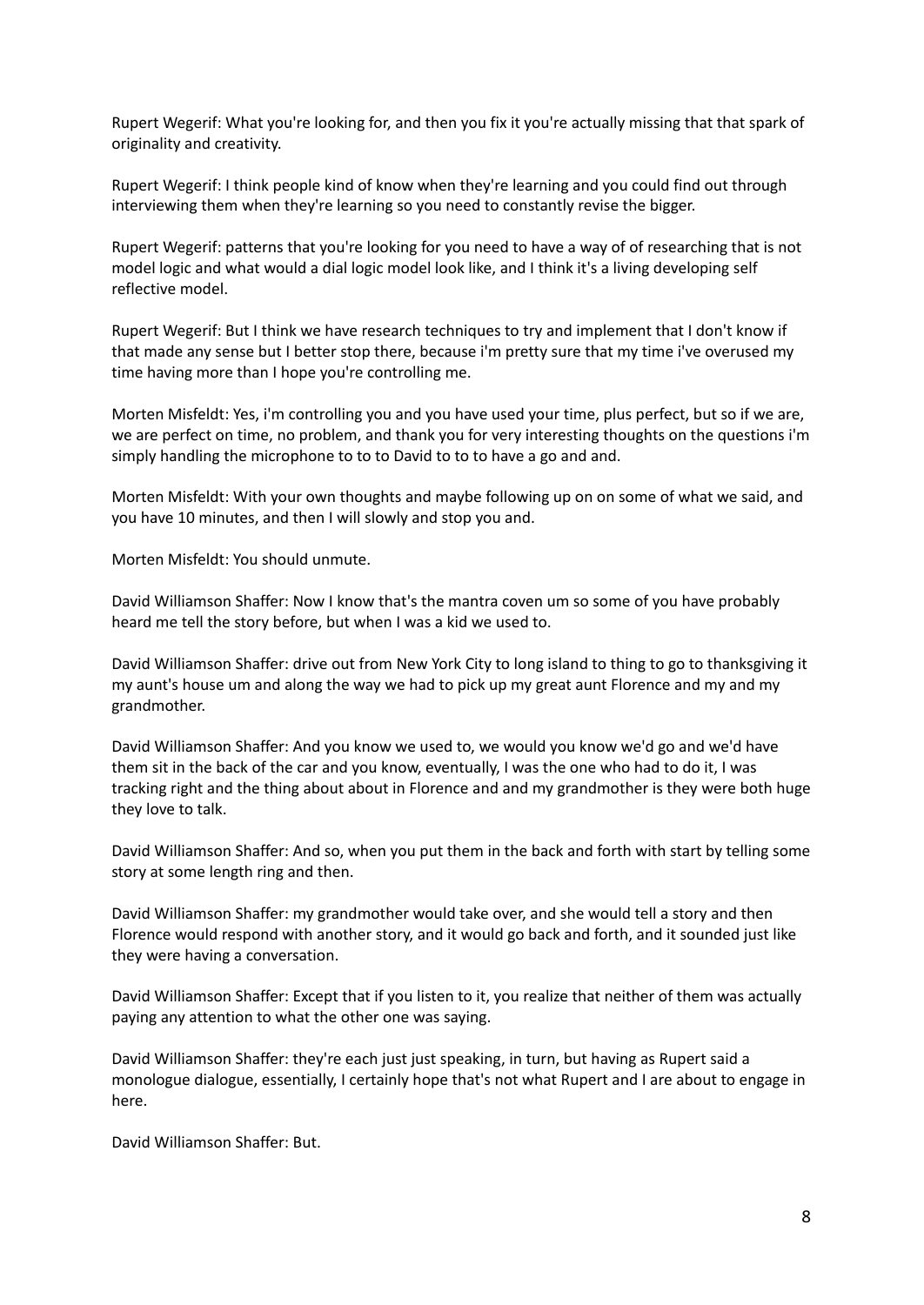David Williamson Shaffer: So the question comes up like what's the difference between and Florence and my grandmother talking in the back of the car and what we hope happens in an in an educated context.

David Williamson Shaffer: So obviously one part is that the two participants have to engage with the with each other's ideas and you know i'll i'll see in Rupert spot teen and raise a dewy.

David Williamson Shaffer: So you know do his argument was that all learning comes from the attempting to accomplish something encountering an obstacle.

David Williamson Shaffer: Stepping back from that obstacle to try and figure out how to get around it and it's in the overcoming of that obstacle that you that you develop understanding and so in some sense the dialogic please two functions, one is it actually can.

David Williamson Shaffer: can set up the obstacle in the first place right so Rupert and I don't necessarily exactly agree so as we engage each of us in some sense becomes partly the the obstacle for the other.

David Williamson Shaffer: That model, of course, is what we see in the worst parts of social media right you see people who are opposite oppositional who are then just arguing with each other and it winds up being shouting each other down so.

David Williamson Shaffer: If one end of the spectrum is the Twitter and the other end of the spectrum or the worst rupert's part of Twitter, but the worst part of Twitter and the other is and Florence and my grandmother right what happens in how do we get in between, and I think the in between part.

David Williamson Shaffer: comes when our engagement is not just about opposition it's also about the reflection the mutual reflection on that opposition.

David Williamson Shaffer: Because, as do we said right it's not just that you meet an obstacle is that you step back and you reflect about that obstacle.

David Williamson Shaffer: And if we if we throw don shown in the mix right the argument is that when we reflect we are typically not reflecting just by ourselves, sometimes that happens.

David Williamson Shaffer: But more often, what happens is we reflect with peers and with mentors and it's that combination what I think makes the dialogic so interesting is it's a combination of both opposition and reflection kind of wrapped into one, and that is not an easy thing to do.

David Williamson Shaffer: it's not an easy thing to do, partly because that's a complicated dance between opposition and reflection and it's not easy to do, because ultimately requires a certain level of trust.

David Williamson Shaffer: And so I think that's why, if we look at places where people are engaging in this kind of constructive dialogic.

David Williamson Shaffer: There are often just as Rupert said guidelines norms things that you that we put in place in order to essentially enforce certain forms.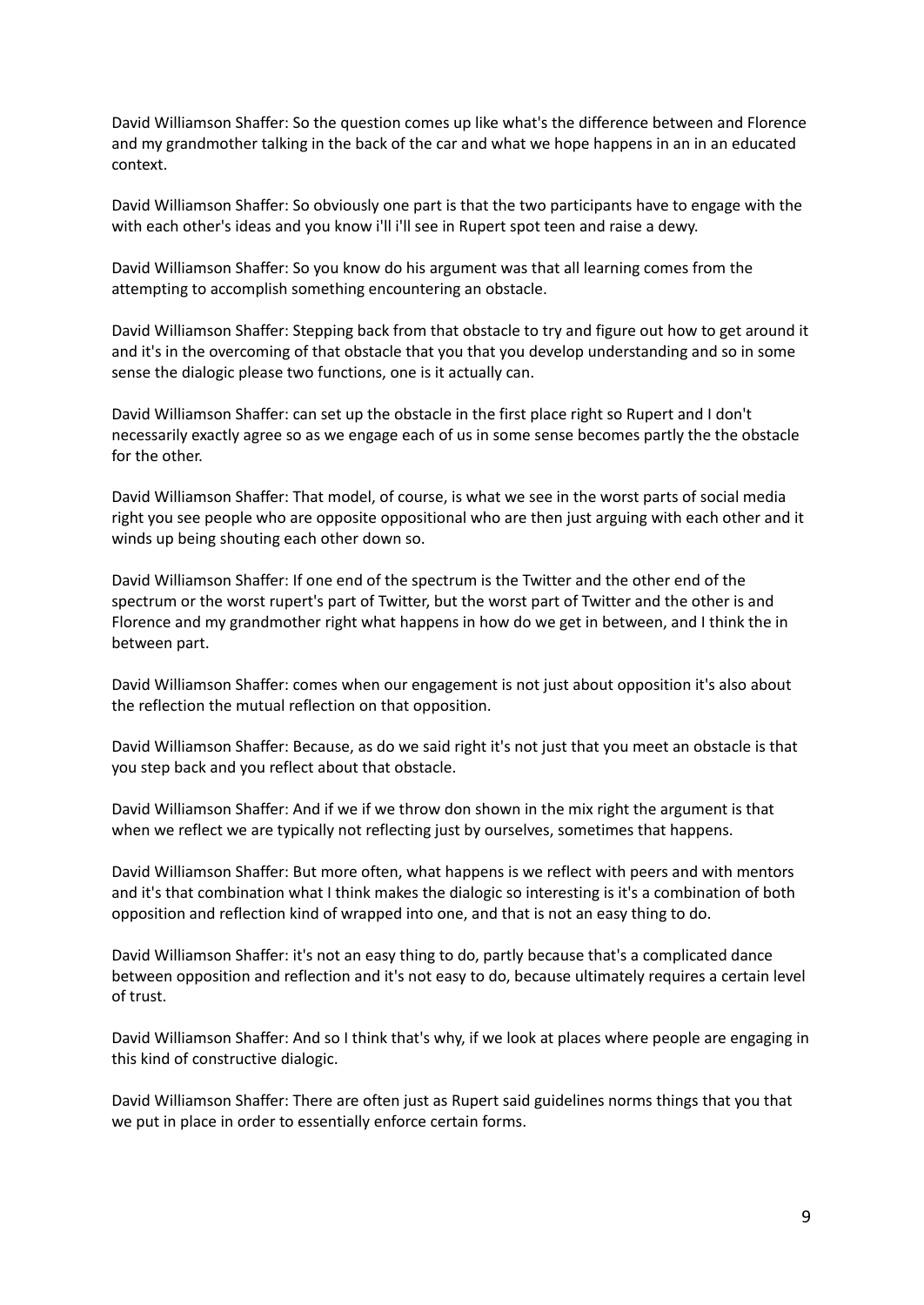David Williamson Shaffer: Right and those forms are designed to try and help people engage in a way that will promote trust, and that will allow for both opposition and for reflection.

David Williamson Shaffer: And I think I think just taking it a step further.

David Williamson Shaffer: You know, one of the challenging things is that i'm not actually sure that there is just one form of dialogic.

David Williamson Shaffer: So, in part because i'm not sure that there's just one form of knowledge construction in the world.

David Williamson Shaffer: So when doctors talk about problems or lawyers talk about problems are architects are engineers.

David Williamson Shaffer: um they're not necessarily all engaged in the same dialogic because they're not all in the same problem space and not all on the same community.

David Williamson Shaffer: And so I think that that that's another piece of the puzzle, which is, we have to think about what is the.

David Williamson Shaffer: What is the Community that somebody is being acculturated into what are those norms of participation, how does the Community itself kind of create that set of norms and then you know how can we.

David Williamson Shaffer: help young people enter into those spaces.

David Williamson Shaffer: So I you know, I think that that part of what we can do with.

David Williamson Shaffer: With technology to improve these sort of dialogic encounters is not necessarily to try and build all purpose tools.

David Williamson Shaffer: Right Twitter just says, you can write about anything in any way you want, as long as it's 240 characters you can respond to somebody you can tag somebody write it those are very generic rules of engagement.

David Williamson Shaffer: And you know, those of you who know some of the work that i've done in educational technology design know that.

David Williamson Shaffer: part of what i've tried to do is create situations where those rules of engagement, are more constrained and they're more targeted at some particular community of practice.

David Williamson Shaffer: People are encouraged to talk in the way, is that some Community of practice talks and then, of course, also makes it easier to.

David Williamson Shaffer: Do an assessment why because you're now in a more constrained dialogic space, you understand some of the things that are appropriate and constructive talk and dialogue moves and some of the things some of the things that aren't.

David Williamson Shaffer: I think, though, that, but one of the challenges that that believes is like what i've just described is essentially a very conservative view of education.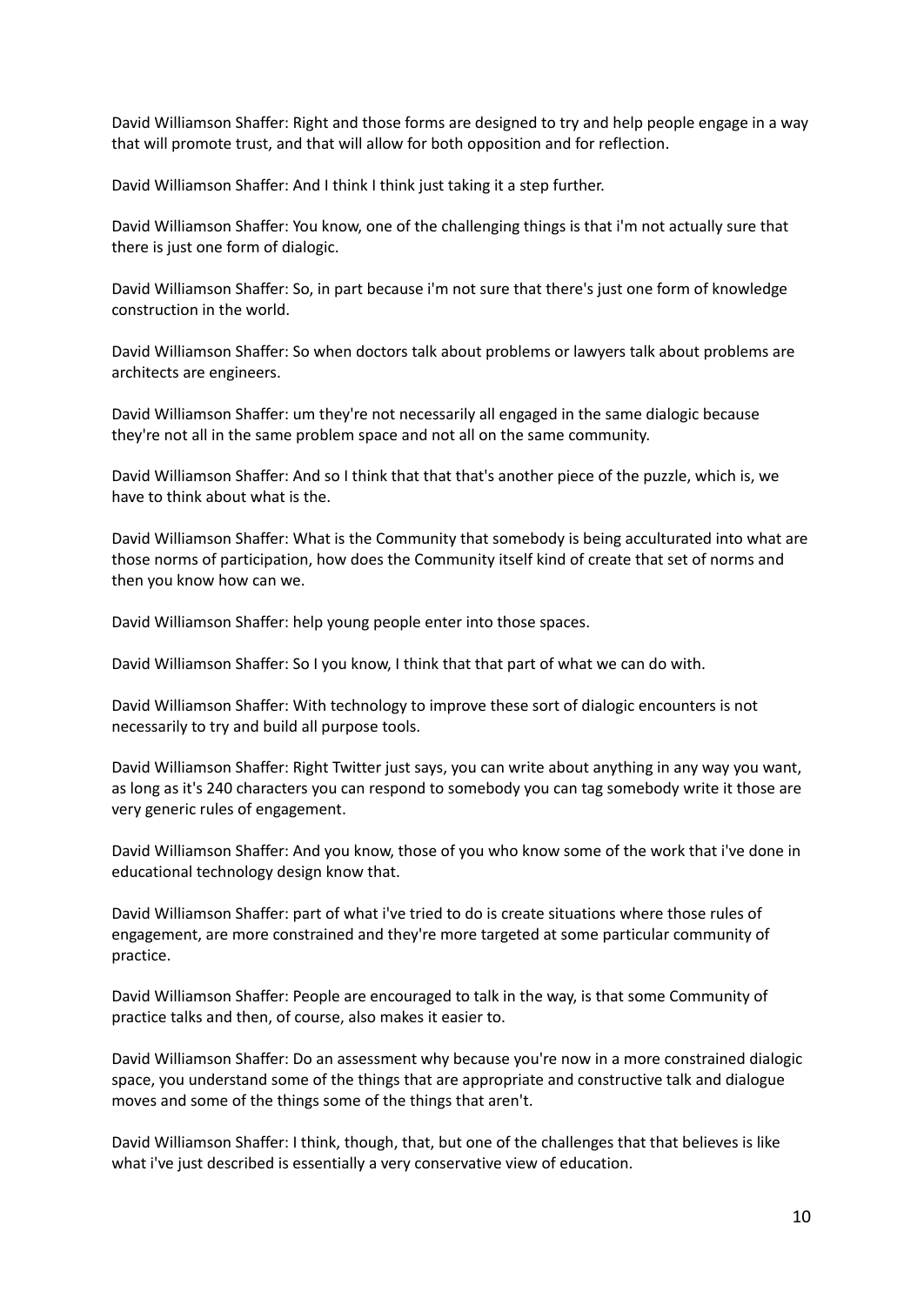David Williamson Shaffer: And I actually do think that there's some extent to which education is always a conservative enterprise because it's the way that culture replicates itself right we.

David Williamson Shaffer: The reason we have schools, this is basically so that you know kids will be able to function in society and.

David Williamson Shaffer: Then there'll be able to pay for our social security or whatever the equivalent is when we get all I mean it's a it's a self replication process right um so you know how to how to those things become.

David Williamson Shaffer: Both.

David Williamson Shaffer: How does those things adjust as the world changes and as Rupert pointed out it's a things are changing very rapidly right so How does that, how does a model like that adjust to change, and how does a model like that.

David Williamson Shaffer: not lose the mass fatality masturbatory qualities that we hope education has right we want.

David Williamson Shaffer: We want our kids to be better than we are, and at the same time, we know we're sort of creating them to be what as we are, I think that's sort of a.

David Williamson Shaffer: very fundamental tension and then I actually I certainly don't know how to assess that but i'm not actually even sure what the resolution is.

David Williamson Shaffer: And, to be honest i'm not even sure that it's a technological problem I think it's a conceptual problem in the way that we frame education, because part of what we want to do is.

David Williamson Shaffer: make things open ended so that students can explore things that haven't been explored and part of is that we want to make a convergent so that students come away with.

David Williamson Shaffer: The brainwashing that we want them to have when they go the other word, for that is enculturation, of course, and I don't know entirely how those get reconciled, other than to say that it seems that people.

David Williamson Shaffer: Often argue for those two things as if they're exclusive and they typically argue for one or the other, and don't really discuss the kind of some sort of balance between the two, and the way that those two things interrelate.

David Williamson Shaffer: So I think that's my time right morning.

Morten Misfeldt: Yes, exactly actually.

Morten Misfeldt: So so.

Morten Misfeldt: The plan is in a sense, now that i'll cave the word to refer them to David again and so that you could respond to each other, and so on, but i'm going to just intervene and little bit here by by prompting you with I think two extra concerns one is.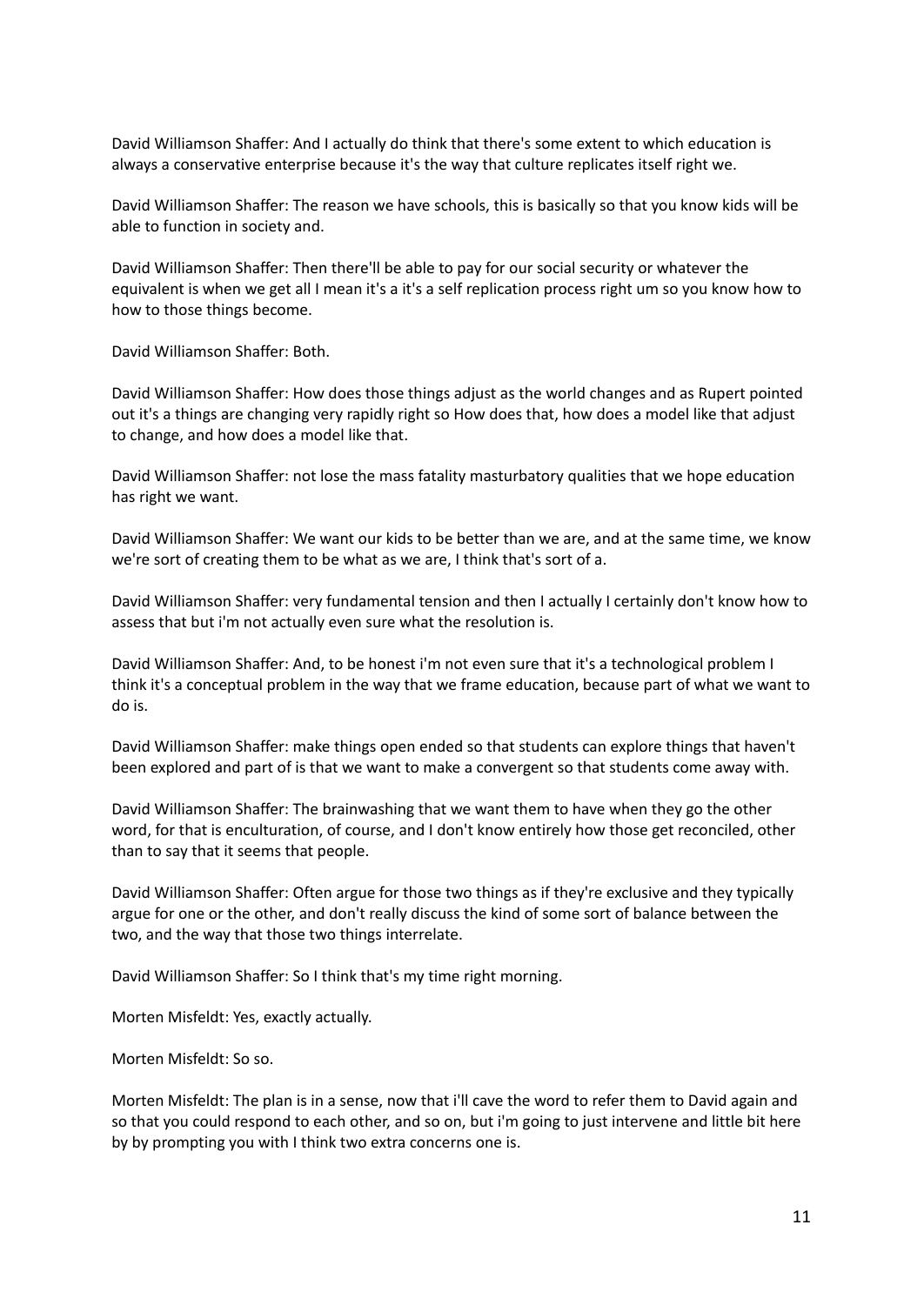Morten Misfeldt: Danielle raised a nice question in the chat about.

Morten Misfeldt: The kind of cultural relativity or that dialogue is different in different cultures and we should do when we talk about.

Morten Misfeldt: Global literacy and so on, there is a there's clearly a problematic there, so I would like us to think about that, I mean different cultures have perhaps different logical parents and how of what what what.

Morten Misfeldt: How does this fit into this discussion The other thing is is.

Morten Misfeldt: Maybe think a little bit in action terms now, what can we do to improve the the conditions for dialogue in our educational situations and then i'll give the work I mean i'll give the word to Rupert now.

Morten Misfeldt: David then and then open the floor, and it will be a rather short comments from both gentlemen right so i've seen your hand Danielle and we will get to that in 567 minutes.

Morten Misfeldt: reuben.

Morten Misfeldt: yeah so.

Rupert Wegerif: I responding to what Danielle said, and also what David said, I mean, I very much agree that, of course, you have different kinds of learning dialogues in different contexts and how you would measure them depends on the context.

Rupert Wegerif: But I also think there's something universal about dialogue and that it's mediated in different cultural contexts in different ways, and what is that universality well you know I mean.

Rupert Wegerif: The enlightenment tended to have this idea, which you get very much in the rationalism of the early cognitive.

Rupert Wegerif: Science and the computing there's some sort of universal logical structure which connects us all well, what about the universality, is precisely difference itself or differences there are no would say.

Rupert Wegerif: What you get in a dialogue it's universal is this this clash with somebody with a different perspective that you're engaging with and out of that there's a creative emergence of something new.

Rupert Wegerif: Now of course that's framed in very different ways, if you have a very well structured well defined situation in a science area.

Rupert Wegerif: You still get those clashes, you still get those differences, you still get that overcoming of those differences.

Rupert Wegerif: But it's some it's within a boundary more or less defined by the Community, but that communities constantly developing or you could have a far more open homie Baba talked about the third space, you know, a place of creativity and hybridity.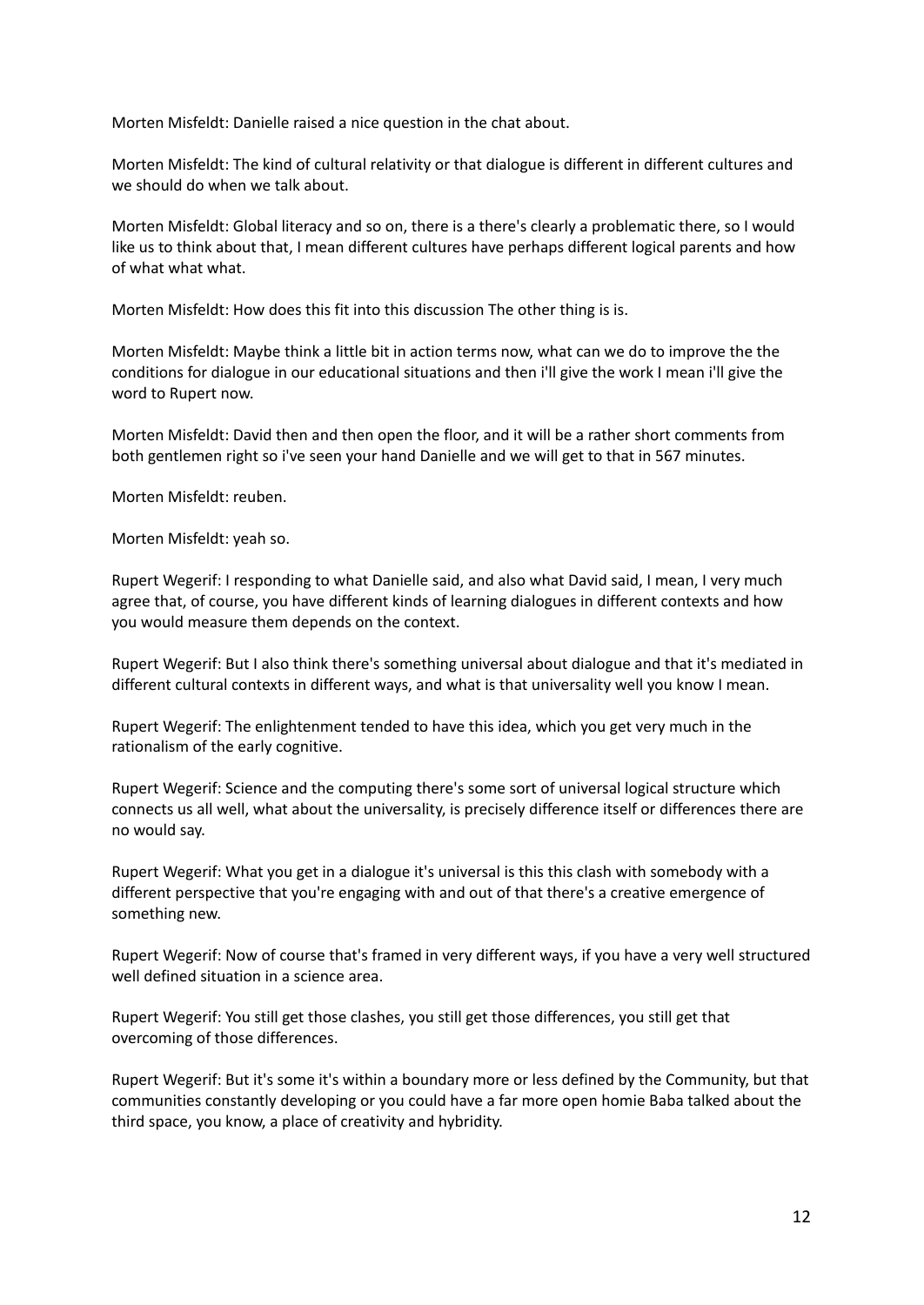Rupert Wegerif: Anyway, that's what we're talking about with dialogue, I rather like to phrase I picked up from the lawyers and guitar yeah I mean often they talking absolute nonsense i'm actually recommending them.

Rupert Wegerif: I think the lawyers is great not sort of apples and guitar but I love this this pluralism is a modernism what they meant was, you know that once you realize that what a universal is that creative opening of difference.

Rupert Wegerif: is actually have caught that diversity is all part of a shared multiplicity and it's kind of interesting and I think we're getting there with dialogue, I hope, that's not.

Rupert Wegerif: taking us in the wrong direction, but that response to what Danielle is saying.

Rupert Wegerif: I think you will find this this dialogic source in many cultures and it's framed in different ways to different ground rules and different assumptions.

Rupert Wegerif: And we can, in the sense on earth it bring it back.

Rupert Wegerif: Very briefly, because that was too long, probably wasn't it your action point I think is interesting, I think, David was saying, I started off.

Rupert Wegerif: Talking about empowering children to speak and all that sort of thing and I realized it's more and more about building Community it's about you need to trust in order to listen to somebody else.

Rupert Wegerif: And as you enter into a dialogue, you need to give up some of your agency to be open to learning from the other.

Rupert Wegerif: And so you're actually creating a shared space it's a dialogic space you're a speaker, but you also identify with the dialogue that's listening to you.

Rupert Wegerif: And that's what makes you polite you know, because you have a certain humility, because you're not sure you're going to be taken up.

Rupert Wegerif: And I think that's kind of interesting in terms of action going forward I think it's about building download your communities, I think, education isn't just about teaching individuals stuff.

Rupert Wegerif: it's about creating networks that aren't networks of nodes and links that dialogic spaces, where you can think, together with others, oh stop there.

David Williamson Shaffer: yeah.

David Williamson Shaffer: So Rupert I really i'm glad that you would invoke the notion of us have a spark because I really liked that way of thinking about what happens when people come together in the space of both for mutual opposition and mutual reflection um and I think I think one of the things that we.

David Williamson Shaffer: We sometimes overlook is the extent to which, like I don't I don't think you can live in continuously in that space.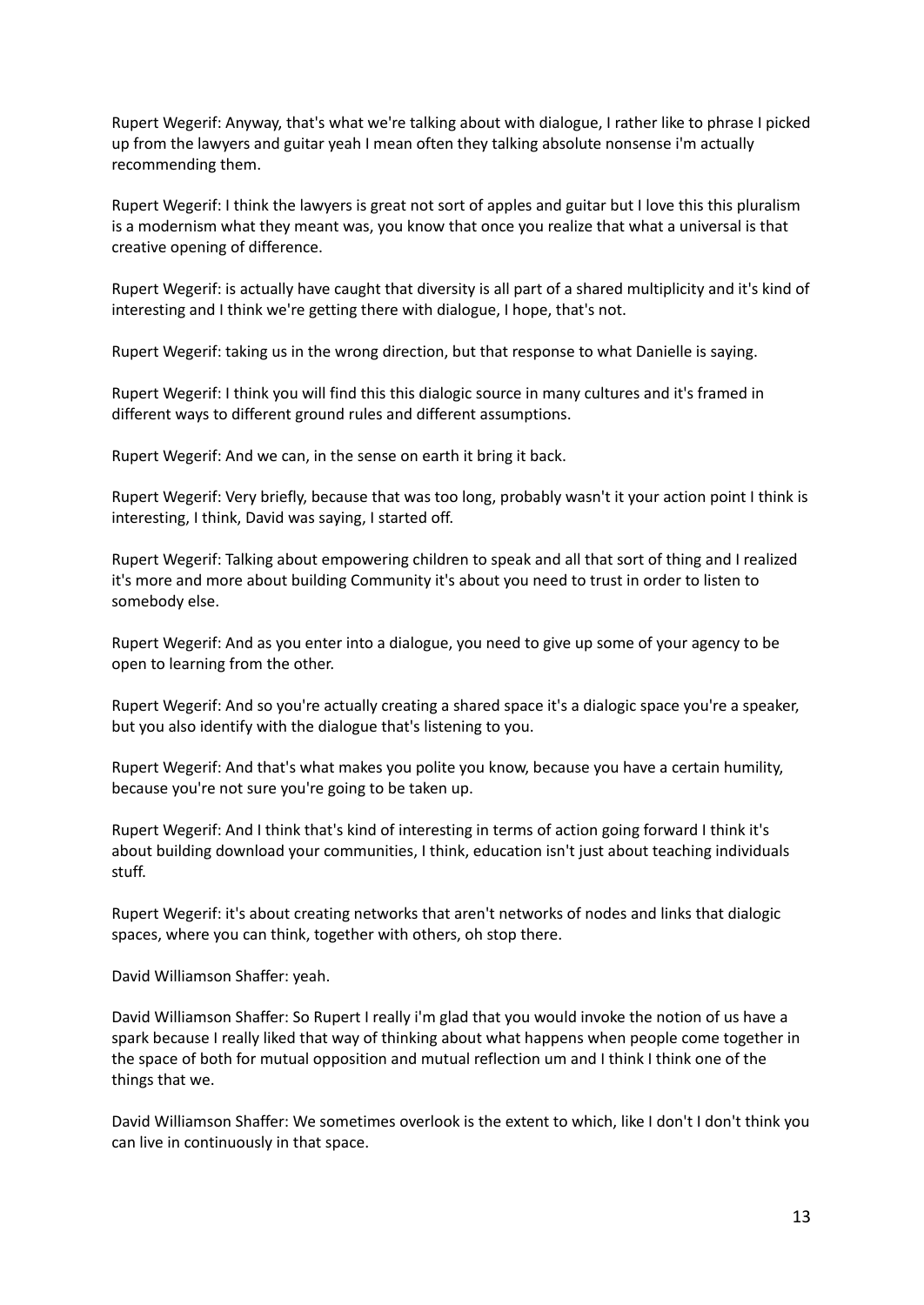David Williamson Shaffer: I think I think I think if you if all of all day every day at work in school, you were constantly operating with that spark you'd burn up.

David Williamson Shaffer: And so I think part of what we're trying to do is create the conditions where that spark can recur at the times when it's appropriate.

David Williamson Shaffer: But not necessarily expect that we're constantly in this kind of in this sort of heightened state um you know, those of you who know the story of qe know that.

David Williamson Shaffer: its origins are RON cirlan friend and colleague of mine here at uw and I spending the best part of two years talking about like how you could apply statistics to qualitative work in a meaningful way.

David Williamson Shaffer: But the thing about those three years, is it wasn't two years we were talking for all two years it was it was intermittent and there were periods of solo reflection and so on, so I think that.

David Williamson Shaffer: I think it's important to it's important to keep in mind, and you know regarding the action which is just by the way, not just that's a yes and Rupert just to be clear.

David Williamson Shaffer: um but in regarding action, I think that we so there's this there's this great book that that i'm sure Rupert would mention at some point, if I didn't.

David Williamson Shaffer: buy BERT Dreyfus called on the Internet was written in the late 1990s when those of us who around in the 1990s, remember that.

David Williamson Shaffer: The Internet was going to be so cool and exciting, it was going to believe we did this pluralism and everybody's voice can be heard, and there were no barriers and.

David Williamson Shaffer: Basically Burt Dreyfus who's a philosopher at the at Berkeley wrote this book saying no actually this is going to be complete nightmare.

David Williamson Shaffer: That people aren't really going to learn anything that it's going to be just a you know it's going to devolve into just this you know April of this terrible political.

David Williamson Shaffer: discussion among troll that's going to lead to the worst of everything, and of course the time I ran into that number you misunderstood misunderstanding mobile in terms that he was right.

David Williamson Shaffer: um and he was right in part because of a of a key idea that I think he took from is it heiko Rupert I don't even remember he's a he's a galleon right.

Rupert Wegerif: There, but in this book he quoted mobile phone to your lot.

David Williamson Shaffer: yeah.

David Williamson Shaffer: Any case right right, but the point that he was making is that in an online it when you're in a face to face context.

David Williamson Shaffer: You have sort of skin in the game in a way that you don't automatically online that it's much easier to exit.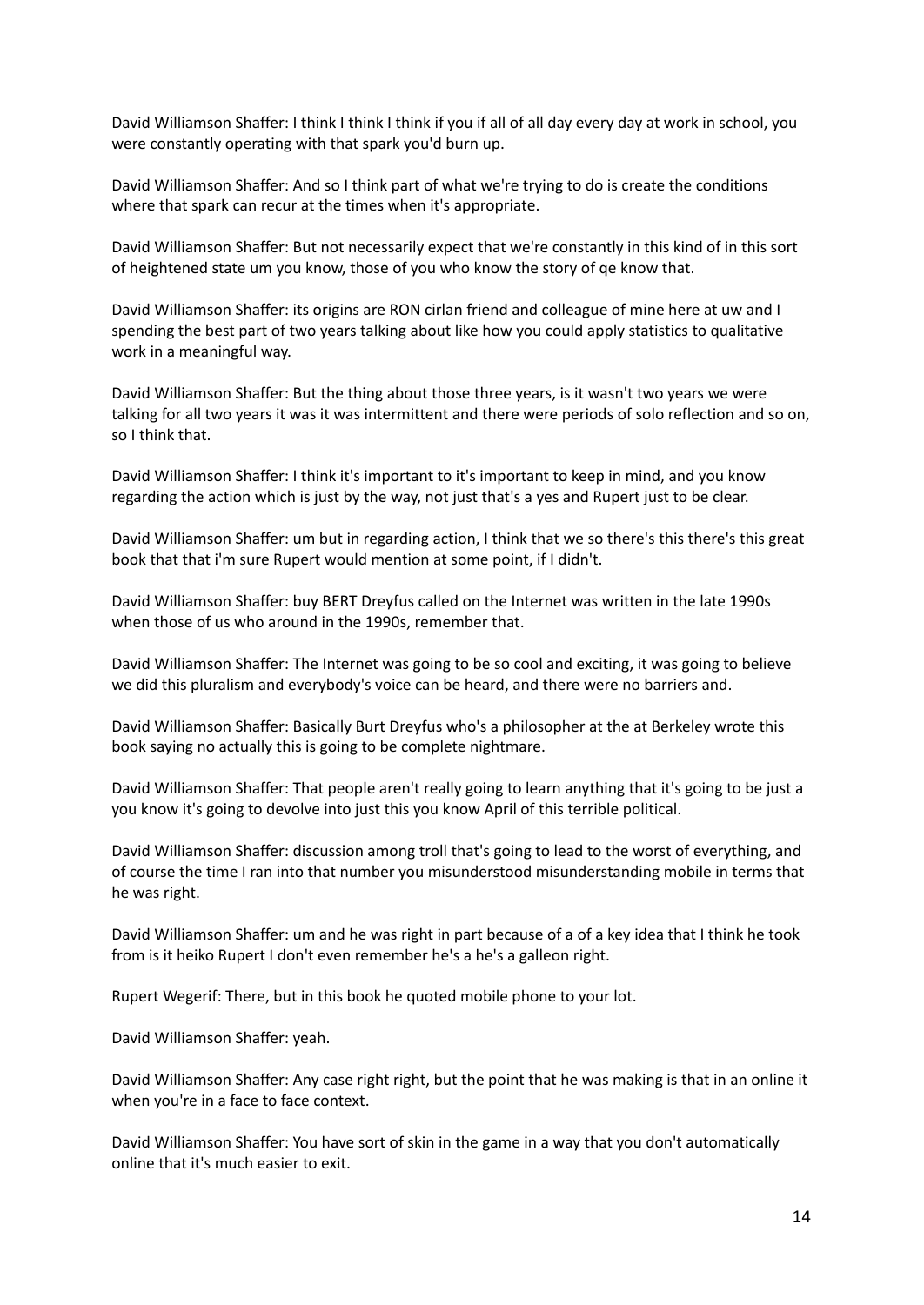David Williamson Shaffer: The an online setting than it is an in person, setting and that changes the way in which we we face each other right, because if you're face to face and you're an opposition right you walking away as much harder and so there's sort of a.

David Williamson Shaffer: Some incentive to engage and there are other people around who are monitoring that by their presence, and so I think part of this is thinking really carefully about.

David Williamson Shaffer: The properties of the Internet as a medium or of the digital tools as a medium.

David Williamson Shaffer: And thinking about how to preserve the conditions that construct dialogic which is just another way of saying as Rupert did that we need to create these guidelines that that and norms that make the make digital tools function in a way that supports this growing at this spark.

Morten Misfeldt: Okay.

Great.

Morten Misfeldt: Responses so so.

Morten Misfeldt: In a sense, well, I have a questions I think i'm still going to try to hold you up on the more.

Morten Misfeldt: Well, what What should we do kind of question but i'll think about how to phrase that question again so, so now we, in a sense, open the floor to all of you to reflect and ask questions it's kind of a theoretical.

Morten Misfeldt: dialogue that we have going on here so so so it might be, I mean it's fine to think a little bit.

Morten Misfeldt: I have done yell as the as the first one here and we've kind of discussed it a little bit, then you have to think.

Morten Misfeldt: I think your your your point is super interesting so So do you do want to add anything to this.

Morten Misfeldt: Cultural relativity stuff.

Danielle Hagood: Only I mean, I think that there was a lot touched on it, I didn't actually mean when I wrote that cultural relativity and across cultural like cross linguistic.

Danielle Hagood: space and time sense in some ways I think that's almost such a broad perspective that, if you like, look it feels like linguistics that have looked for some kind of.

Danielle Hagood: You know.

Danielle Hagood: Above all, culture kind of fail to agree my was just even within cultures, particularly because of platforms like Twitter and tech talk these spaces that can create affinity groups and can actually heighten these kind of.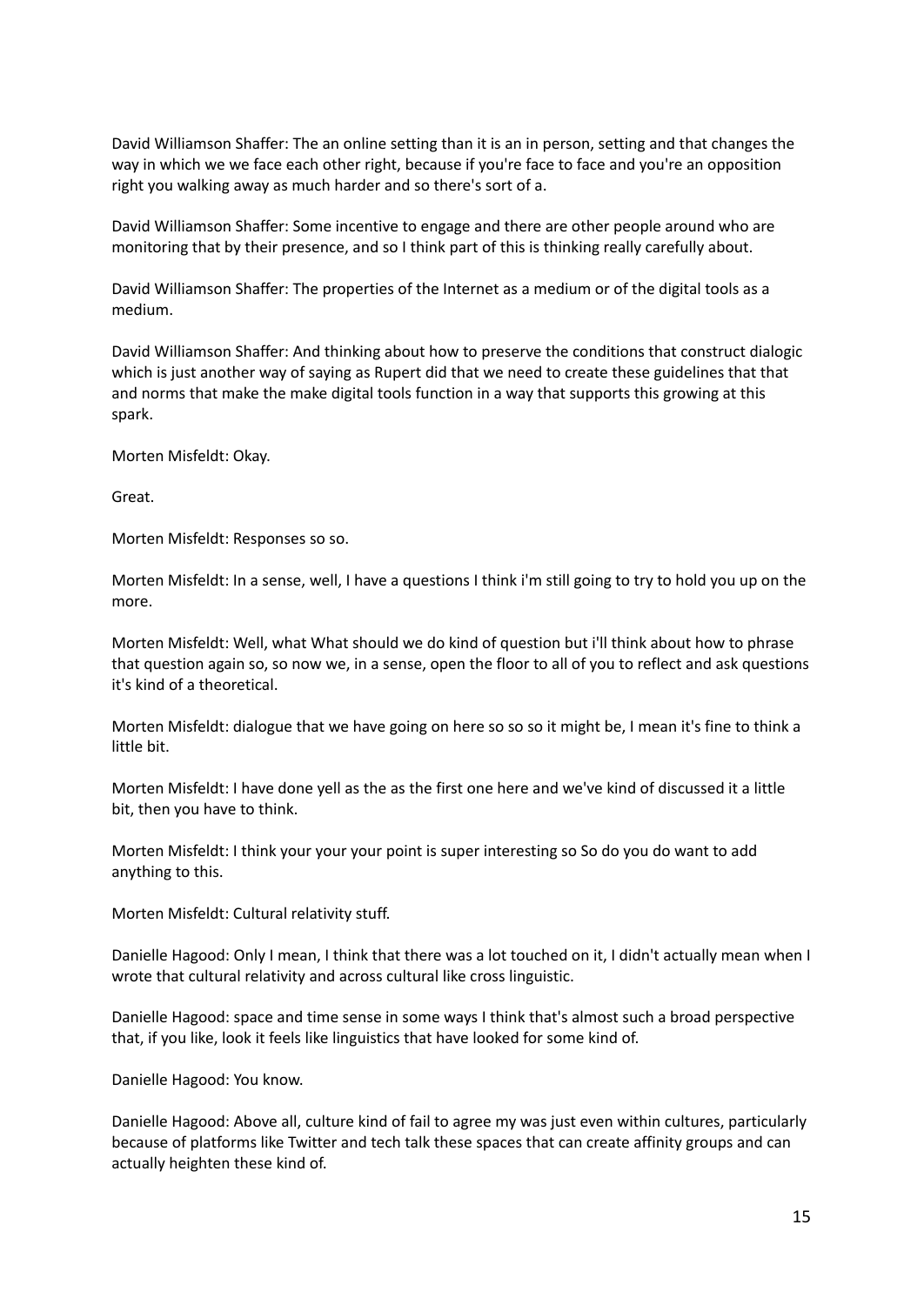Danielle Hagood: Sub group kind of ways and practices of being so what I had in mind was when you become aware of.

Danielle Hagood: These kind of differences and i'll be more specific, what i'm thinking of by differences is goals right and problem space, because if dialogue is motivated if dialogue is discussion around something around a point.

Danielle Hagood: You you can make some I think assumptions, if you don't have an in kind of with the group, like i'm coming from a very specific cultural place a very specific socio economic.

Danielle Hagood: Gender sexuality, all of these things hobbies and I find oftentimes when I don't take into account when i'm unable to because of my age or something.

Danielle Hagood: learners kind of mill you my understanding of their dialogue is really impoverished, and so I think, from a learning perspective as people who want to use this for learning tools hooking into and actually understanding that in a deep way is going to be essential.

David Williamson Shaffer: yeah I agree it, I mean this is, this is the you know quantitative ethnography.

David Williamson Shaffer: webinar series, and I think that makes the point very clearly, as to why the ethnography part is important and quantitative ethnography right that we if we're not developing tools to measure to support dialogic that are.

David Williamson Shaffer: That are grounded and understanding the culture that they're addressing that we you know we have a problem, and one of the things we didn't talk about and Rupert i'd be interested in your you know thoughts about this.

David Williamson Shaffer: Building on what Danielle was saying, you know we tend to think about supporting.

David Williamson Shaffer: Supporting dialogic by constructing the conditions under which dialogic can you know can flourish, but one of the things that digital tools make possible is the ability to provide feedback kind of in the moment.

David Williamson Shaffer: Not necessarily on the quality of the dialogue that is whether it's good or bad, but on the quality is of the dialogue, so what are some of the things that are happening here how what's the relative rate at which people are speaking.

David Williamson Shaffer: You know, it is what sort of concepts are being raised what sort of concepts are being left out right, we can imagine a.

David Williamson Shaffer: let's just say a dashboard for lack of a better term or based on some sort of quantitative ethnographic analysis that was essentially mirroring back to the Community.

David Williamson Shaffer: You know what it is that they were or the group how it is that they were function, not necessarily in a way that said, one is good or bad, although of course any choice of.

David Williamson Shaffer: any trace of metric implies value judgment, but so that it seems like that's something that that that a tool, like you, we could provide in a in a powerful way.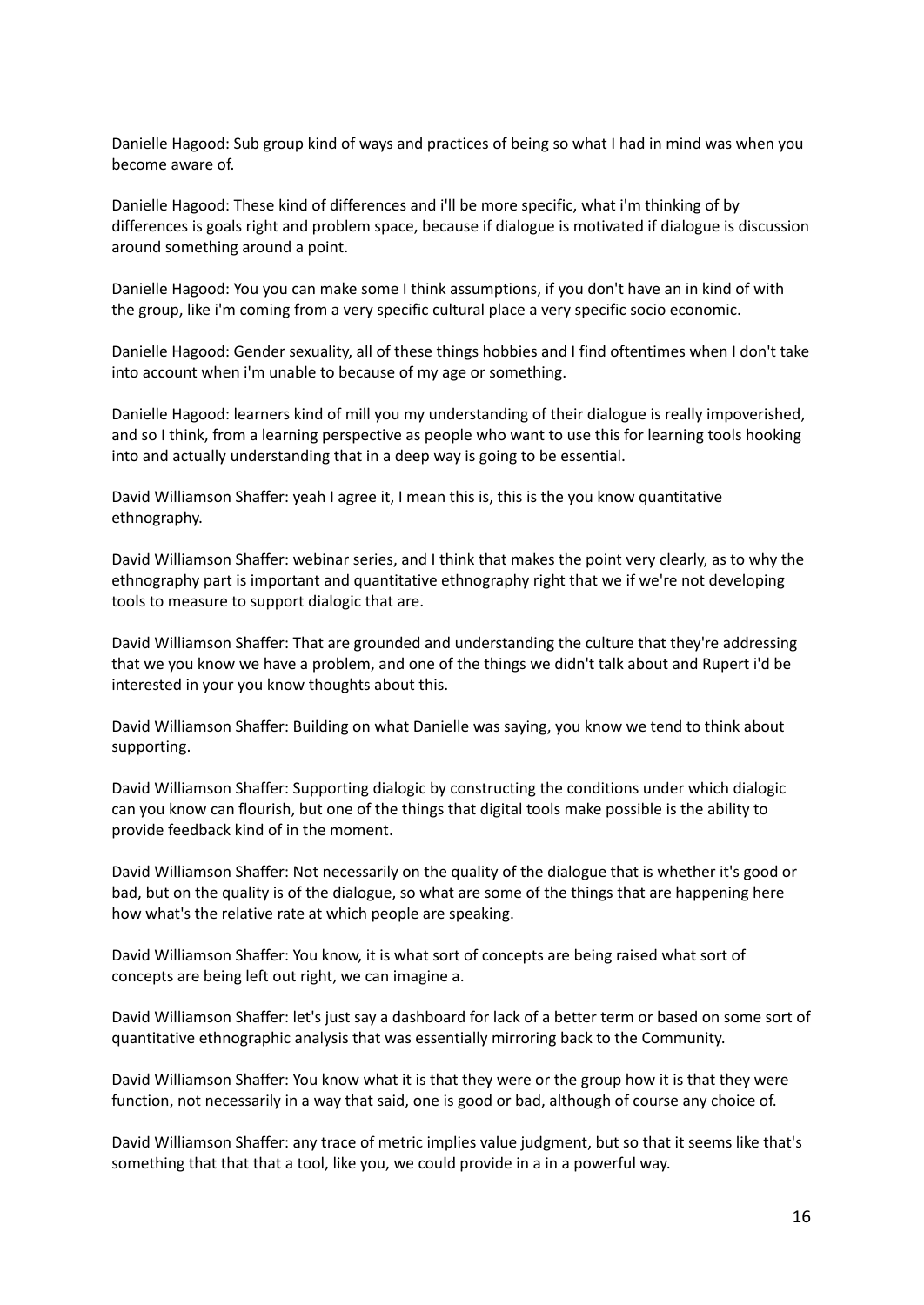Rupert Wegerif: So I wanted to mention that I was once working on a European project thanks for raising that David called Argonaut with or a capo was doing the main technical stuff and we created just such a.

Rupert Wegerif: dashboard and you know I saying it's because of this this philosophical saying I couldn't you measure the spark I found it remarkably easy because we were using.

Rupert Wegerif: A visual concept mapping type dialogue, and you can actually tell when the threads diverged because a new idea occurred.

Rupert Wegerif: So we marked a few of these maps is creativity, we fed into the machine learning algorithm and you could indeed have an indicator of the amount of creativity in the top, the amount of.

Rupert Wegerif: chains of reasoning in the talk, you could measure anything and the idea was to create a dashboard that where the teachers could control like kind of navigator.

Rupert Wegerif: But we could also, of course, use that dashboard for the students in small group dialogues together to reflect on.

Rupert Wegerif: And the thing that I found quite exciting was what they called the deep loop, we never really got this working, but the idea was, of course, that.

Rupert Wegerif: This these monitors these monitors would lead to interventions by moderated say hey you know, think of something creative now you haven't oh you've been talking for ages and you haven't given any reasons, you know, and the idea would be to check each of these.

Rupert Wegerif: interventions and assess them and in a way that would be constantly developing and evaluating and I think there's something conceptually quite interesting there within a Community you know of people using it, so you get constant feedback.

Rupert Wegerif: And, and the same could be with our measures and problem for me with a systemic network analysis is you decide on a set of codes.

Rupert Wegerif: But in this way, you could constantly reflect on and evaluate on the relevance of your codes and.

Rupert Wegerif: How you could improve them the same would apply, of course, so our ground rules of Parliament ground rules is the ground rules come from one culture, maybe it's the.

Rupert Wegerif: You know white middle class teachers imposing it on a different, but you can constantly reflect and develop those ground rules in dialogue with the class.

Rupert Wegerif: it's kind of linked idea, the technology could help a Community constantly develop their understanding of what they're doing, and the best way to do it through dashboards and I think that would be really exciting.

Rupert Wegerif: We did a proof of concept, but of course it's a biggie you project millions of euros was spent and nothing ever happened yeah.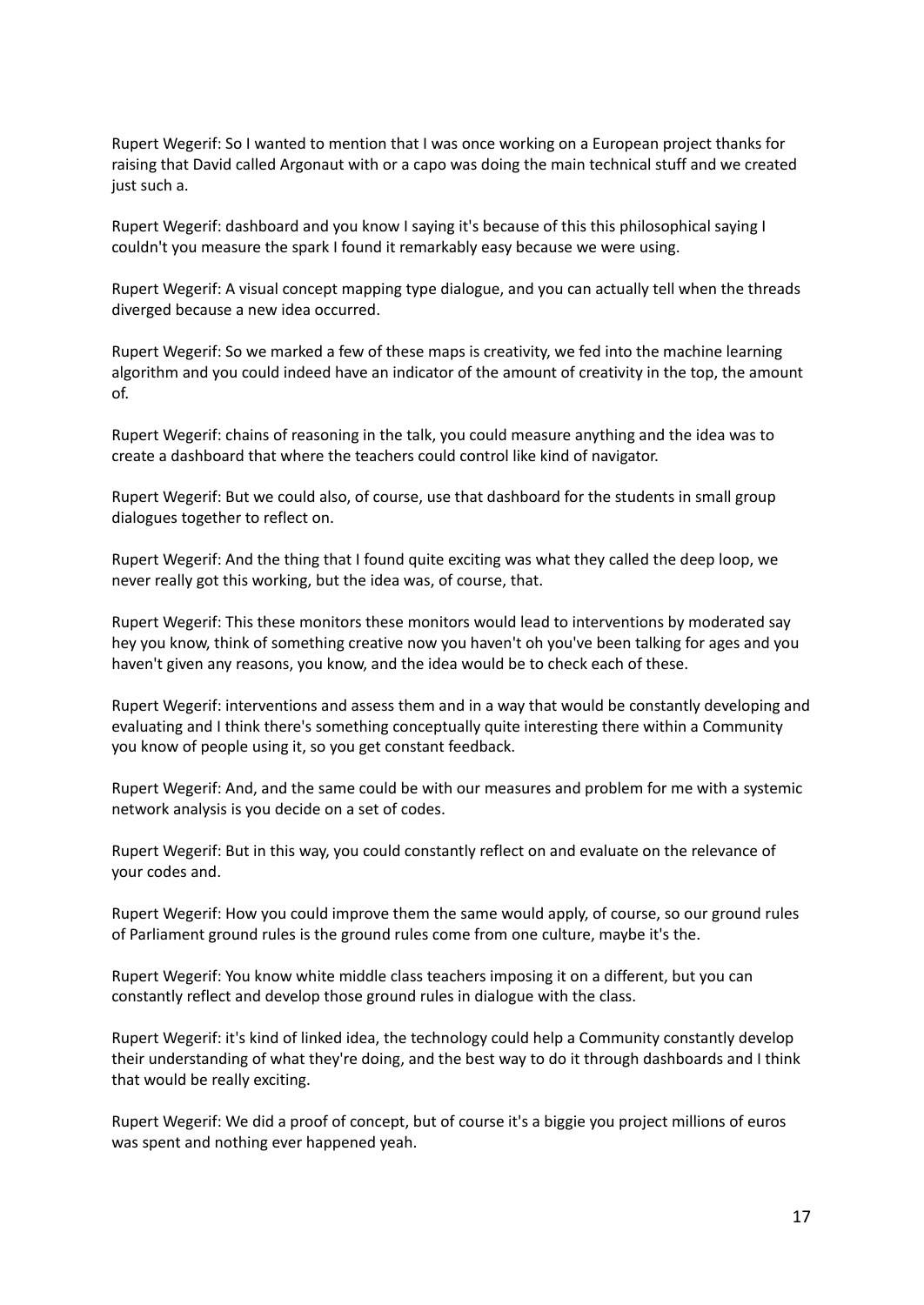David Williamson Shaffer: yeah I mean I just I just throw out that I i'm I wonder actually how how deep the model of dialogue would have to be to be helpful.

David Williamson Shaffer: And I suspect, for example, that even just a simple even just simply counting the amount of time that each person spoke.

David Williamson Shaffer: And just showing that not necessarily with the person's name but just you know one person spoke this much, and I suspect that would actually change the nature of of the discussion and provide an object to reflect on so it might be that.

David Williamson Shaffer: There are as mark was suggesting, I think I don't want to put words in your mouth there might be some properties of dialogue of the dialogic.

David Williamson Shaffer: That are general enough that they wouldn't have to be renegotiated on a constant basis that you could provide some of these sort of some of this sort of simple high level feedback that could actually make a big difference.

Rupert Wegerif: yeah we, I mean I found that I mean they've done the Pier dillenberger did the, the number of people talking but also I started off counting the number of because is and a lot of other reviewers how ridiculous how simple it really works, you know.

Rupert Wegerif: We can, not just the number but also whether their point what are they pointing out whether they're pointing at elaborated reasons and that sort of thing so they're quite simple measures of the quality of dialogue.

Rupert Wegerif: But, of course, that would depend on context and we shouldn't get confused and confusing measures with the actual thing is more of a conceptual point practically and works very well.

Rupert Wegerif: I don't have any way to come by i've seen videos put up by people have a perfect dialogue there perfect dialogue because the children were trained to exemplify what they've been taught to do.

Rupert Wegerif: You know, asked because give reasons why but they weren't really they weren't really dialoguing you know.

Rupert Wegerif: So, in other words it's a danger if you start measuring things that you confuse the map with the territory and then you know the measure becomes what what what you do and that would undermine the point of dialogue it doesn't mean it doesn't work in practice so.

Morten Misfeldt: i'm going to just jump in here because we have a long list of people that have some kind of questions or comments and and and I think.

Morten Misfeldt: we'll just because we want to.

Morten Misfeldt: hear people hear people's questions we'll just take it from the beginning Jamie I have you first do you raise the question sometime ago, and if you don't want to raise it any more than that's completely fine but, but please go ahead.

Morten Misfeldt: About.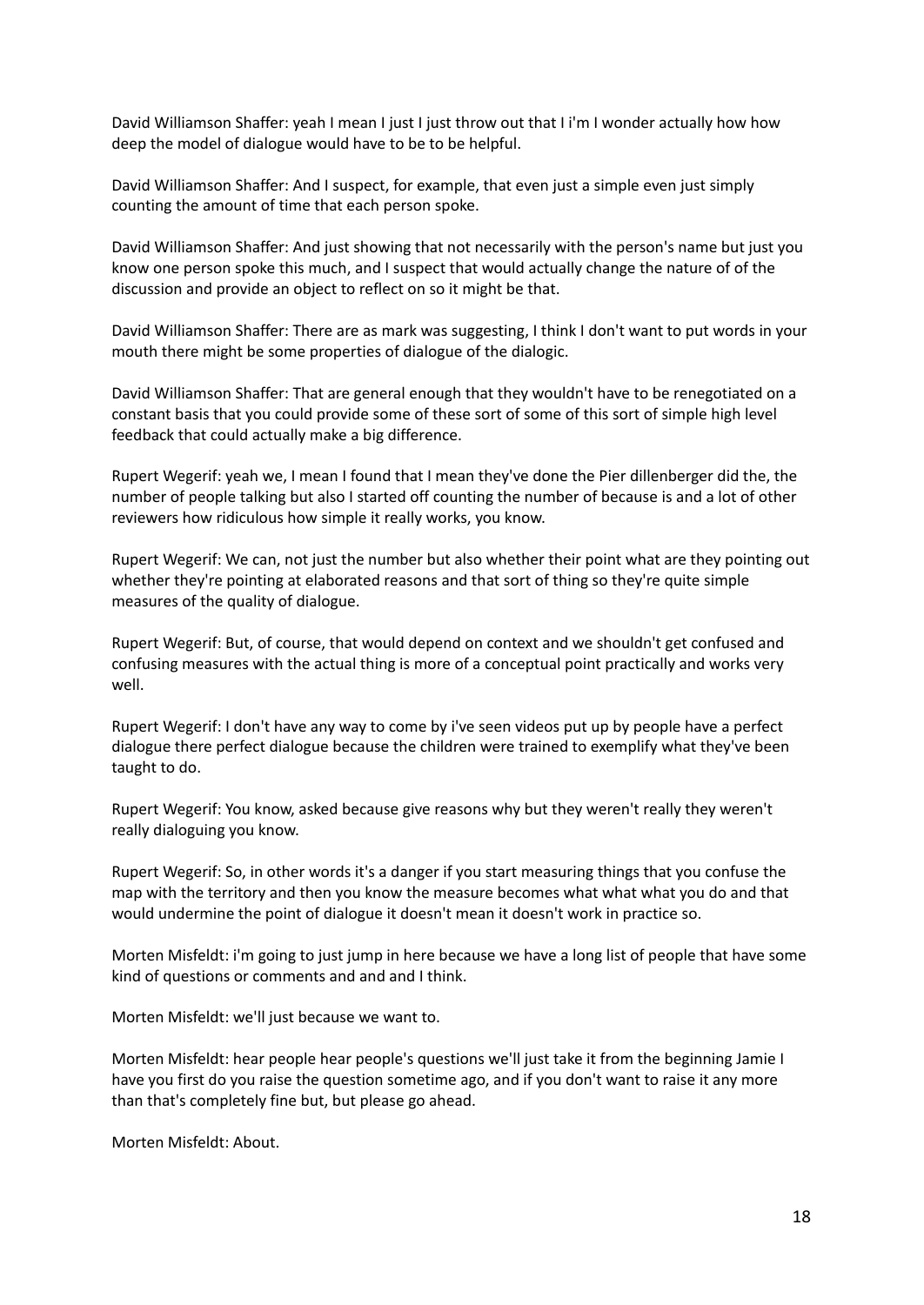Morten Misfeldt: about the narrative aspect.

Jamie Boisvenue (He/Him): I think it's kind of already been answered, or maybe talked about, but I just I wanted to observe that both speakers use shared storytelling as part of the dialogue of this conversation.

Jamie Boisvenue (He/Him): And i'm just wondering what the thoughts are around.

Jamie Boisvenue (He/Him): Shared storytelling as an educational tool.

Jamie Boisvenue (He/Him): In dialogue or dialogic communities.

Morten Misfeldt: So.

Morten Misfeldt: chef storytelling as it is, of course, aspects of culture and the building of a local culture but it's also a part of a.

Morten Misfeldt: of creating this dynamic space that's a good question i'm going to live here mark boat and Kai also and then we will respond to the whole group of thing because i'm worried about.

Morten Misfeldt: your ability to participate in dialogue.

Morten Misfeldt: that's it.

Morten Misfeldt: So.

Morten Misfeldt: So mark.

David Williamson Shaffer: Martin.

David Williamson Shaffer: Martin.

Mark Johnson: I think this is really great.

Mark Johnson: I am very interested by this word this phrase get in the game David that you use, because I think there's something about there's something about the skin or something about the boundaries that we sat around ourselves and what happens, the difference between the.

Mark Johnson: kind of very shallow situation you know.

Mark Johnson: You were talking about you're talking in the back of the car and what really happens when we.

Mark Johnson: engage deeply with each other, is this porosity of our skin this porosity of our boundaries.

Mark Johnson: and

Mark Johnson: You know I think that's where this is where I support Rupert and saying there's something universal here there's something universally and.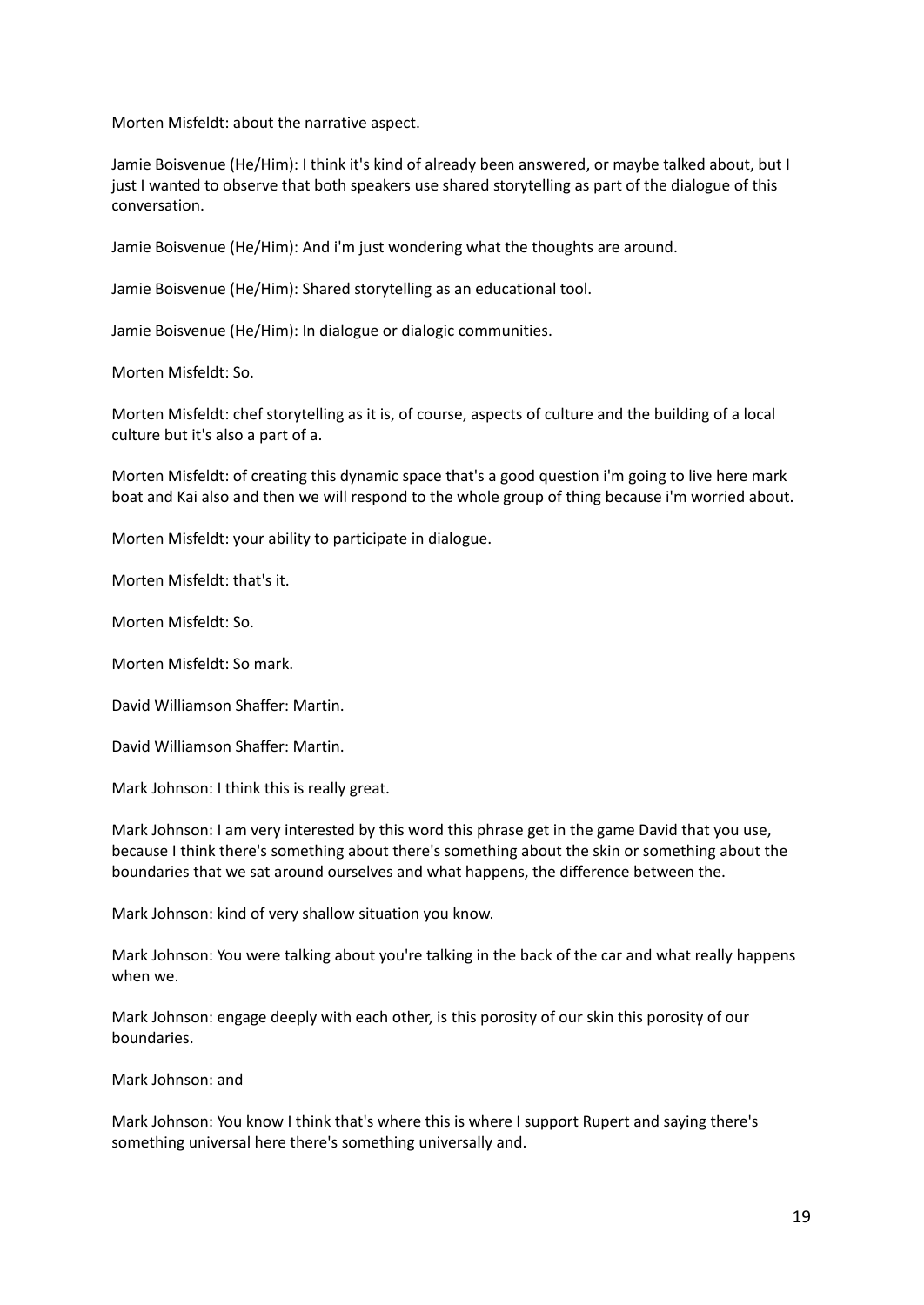Mark Johnson: subjective in the way that we tune into each other when we are seriously engaging in.

Mark Johnson: A deep concern for each other and for our own thoughts and it's as if the consciousness is between us.

Mark Johnson: Now you know, from a practical point of view, I think the challenge for education is how do you create the conditions where that can happen.

Mark Johnson: And, and yes, almost certainly there are technological things that we can do.

Mark Johnson: You know from everything from having spaces physical spaces, where people actually feel comfortable in making this skin more porous to.

Mark Johnson: yeah there is this does happen in social media in certain spaces and and other spaces, you see people actually reinforcing their skin, so I suppose my question is about skin, how do we make the skin botox.

Morten Misfeldt: Okay, so we have a.

Morten Misfeldt: Shared storytelling.

Morten Misfeldt: Essential you ask you ask my question in a complicated way so.

Morten Misfeldt: How do we create the conditions for making this happen.

Morten Misfeldt: Making the skin more porous.

Morten Misfeldt: Then we have boat anchor and i'll skip myself because mark was my question.

Morten Misfeldt: So let's hear all for question now keep track of them just to show how fantastic my memory is right, oh.

bo yang: yeah yeah so uh you know when.

bo yang: mark and Daniel and it took about the motivation of the director Iraq, so it really makes me just it because, and you know email one.

bo yang: Member and preliminary analysis I found in.

bo yang: leather Community the I mean their motivations there a purpose of doing that dialogic actions can we are insignificant but solve their conversations.

bo yang: winning quite a chaos, a sounder conversations achieved coherent.

bo yang: sequences i'm really i'm really and then that that really makes me wondering about the you know what what what what surface some moderating mechanism here I don't see, this is a totally Layla.

bo yang: ironical Community a low lecturer or instructor at the moderator but a little bit, but, but this phenomena really makes me think about what act as the mother rating mechanism here and the makes the you know the dialogic situation so different order they have so many different.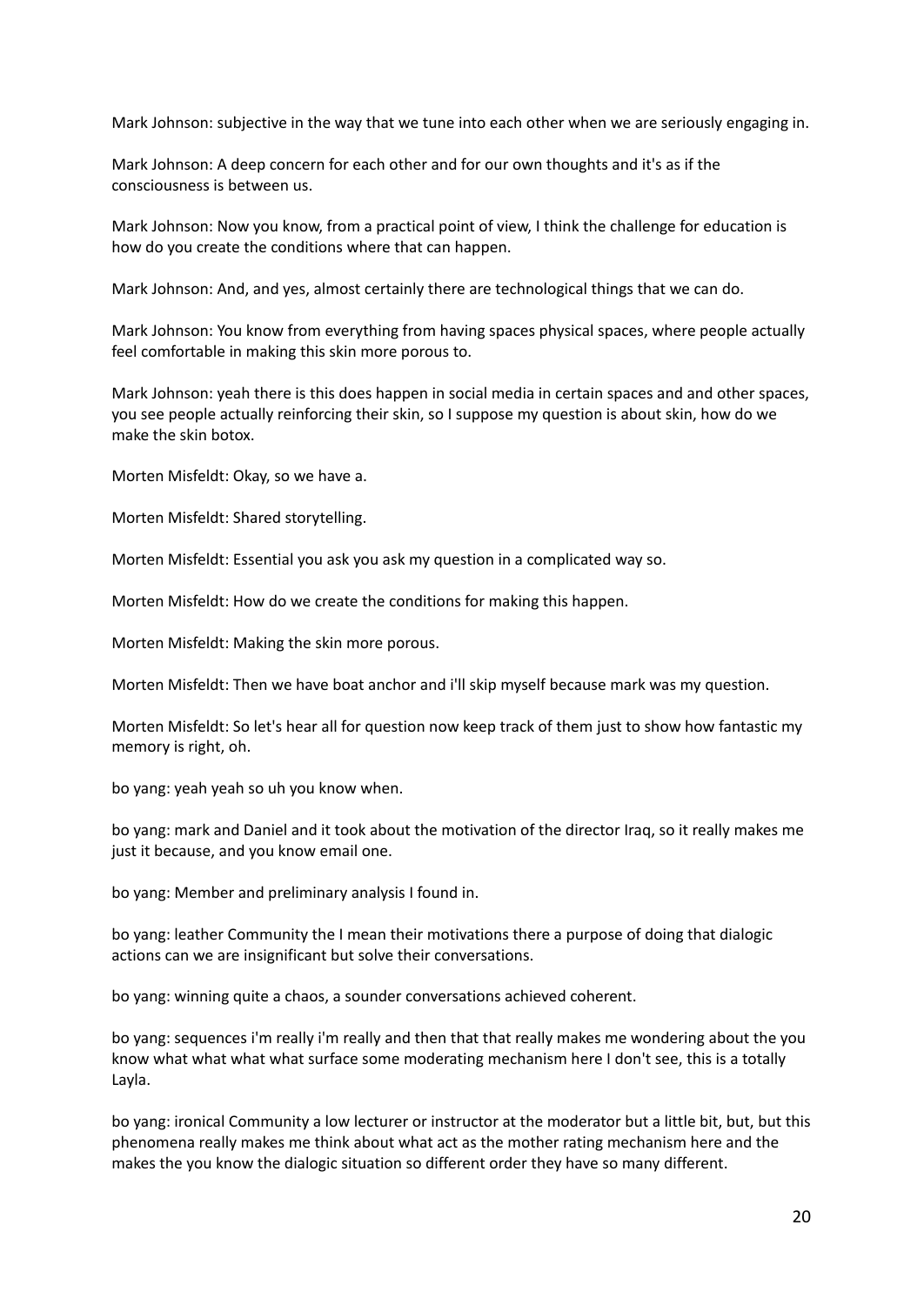bo yang: purposes and motivations and the contents and so on.

Morten Misfeldt: that's a very interesting question actually so what, what are the.

Morten Misfeldt: moderating.

Morten Misfeldt: Strong structures or elements that that helps.

Morten Misfeldt: Dialogue become more become coherent, rather than just like chaotic.

bo yang: interact yeah yeah yeah because yeah you know it's really in chaos.

bo yang: I solve them really achieved so your rooms, you know.

Morten Misfeldt: that's great that's three things that's more at now I cannot do, I cannot.

Morten Misfeldt: Do one was okay you'll have to wait with your questions so so we have three good questions Rupert.

Morten Misfeldt: All the gives a word to do without you have any responses to them i'm just i'm just going to restate them so question one is is it what is, what is the.

Morten Misfeldt: What is the role of shared storytelling in in the biological stuff question number two is how do we create conditions for four people actually interacting with each other in a logical manner and and question number three what kind of moderating.

Morten Misfeldt: Things can you do to help dialogues become coherent and productive.

Rupert Wegerif: Thanks.

Rupert Wegerif: Mike i've got this this handy external memory here, so I am not bad.

Rupert Wegerif: yeah I mean the stories is good because clearly that David mentioned this issue they're all great questions, really, really interesting Thank you.

Rupert Wegerif: David mentioned this, you can't have this spark of energy being on the border of edge of chaos, all the time there's also a bit of solidity and part of that is a sense of community.

Rupert Wegerif: master student did amazing study in Chile, where you got people solving reasoning test questions online.

Rupert Wegerif: And they could do much better together than individually, but mainly in the groups where they had a lot of humor when they showed a lot of stories.

Rupert Wegerif: you've got to build trust, because if there's cognitive conflict and you don't trust the other person it all collapses.

Rupert Wegerif: And the story is the self expression or about building that Community and that's, of course, why the promise of the Internet to create some global community.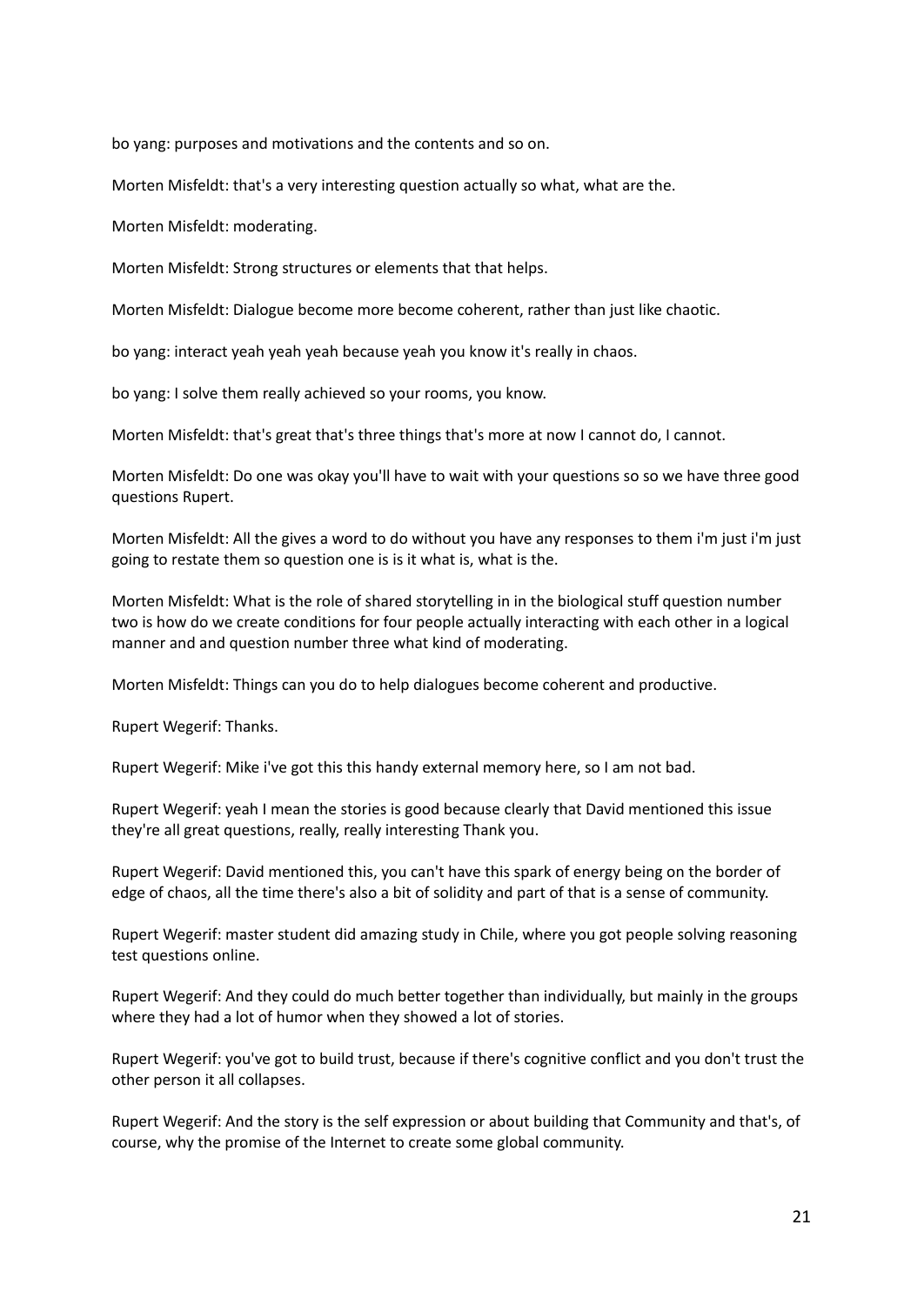Rupert Wegerif: doesn't work as people are going back actually you know physical kinship and communities and so on are really important, you can just imagine they're not important.

Rupert Wegerif: But we are beginning to find ways to build them online and and stories as part of that I think is obviously stories and more complicated than that but it's not just all.

Rupert Wegerif: You know parodic matic argumentation is also narrative as runner would say.

Rupert Wegerif: But the skin question is very interesting i'm not quite sure it's what morton was saying it's I think it's again about this this building a Community I think Huber Dreyfus is mainly a high to Gary and more than a galleon that, if I remember rightly.

Rupert Wegerif: And he was arguing that we need this embodiment so that people, so that when you cause trouble, you know that people know where you live.

Rupert Wegerif: And that teaches you to learn model development isn't possible on the Internet and said this reminds me very much what Socrates said about writing.

Rupert Wegerif: He said, you know you borrow a scroll from the library and you seem intelligent, but actually when your questions you can't back it up.

Rupert Wegerif: he's taking the words at dead words I often say they're dying in the sun, you know, because they have no, no, no one behind them and he was there was a failure of his empathy of failure of imagination.

Rupert Wegerif: Now I mean I don't know I don't know you from Adam but we.

Rupert Wegerif: were all forming a Community here on online because of our shared language people in Ukraine a dying for the vision of being Ukrainian what is that something I read in the newspapers, they read in the novels.

Rupert Wegerif: things have moved on from the rsc of face to face communities through literacy and they can move on, again, I think, are now we're talking about the metaverse i've got one of those oculus rift things.

Rupert Wegerif: We can have embodiment online Huber Dreyfus you know it's stuck in this vision of physicality which we can, to some extent transcendent were already transcending.

Rupert Wegerif: Rather us, you know Socrates was stuck in an oral mode we're moving on to a new state, I would argue, very quickly, then going back to this.

Rupert Wegerif: Very difficult and.

Rupert Wegerif: Challenging question now I can't even read my own notes what was that what was that last point again I thought it was i'm sorry I forgot.

Rupert Wegerif: My external memory doesn't work because I can't read my.

Morten Misfeldt: Okay, so so.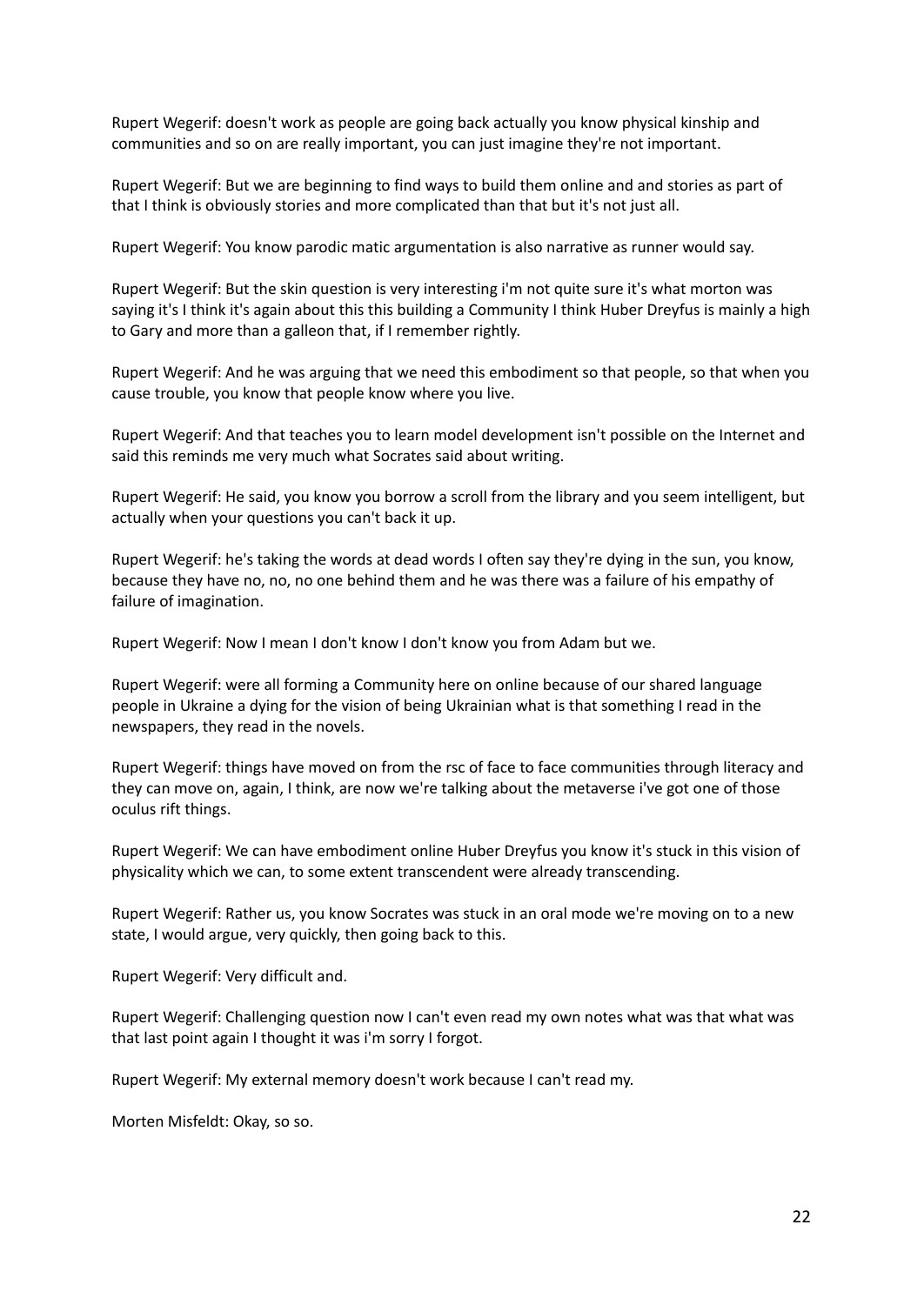Morten Misfeldt: But, but I can, I can say something at least so so so Paul was raising the question I mean you can you can restate it, though, but it was it was the question of.

Morten Misfeldt: How to be moderate what moderating structures can help become coherent.

Rupert Wegerif: yeah, I just wanted to very quickly answer that one because it's actually about self organizing system so it's not an external moderation you've set up external things to in you hope you'll get that.

Rupert Wegerif: bit like you're trying to light a fire you try to get it to go it doesn't always work, sometimes it does out it's a self moderating system, so one of the key things we did.

Rupert Wegerif: Initially, even in primary classroom take videos of groups you show them and they can kind of see what's working and what's not.

Rupert Wegerif: They allow themselves to become part of a collective process of mutual development I hope so it's an emergent set of rules if that makes sense.

Rupert Wegerif: Like a living system that you've got to get going, in other words the motivation doesn't come from without you have to allow it to emerge within you become motivated.

Rupert Wegerif: To listen to learn from and take forward a shared price, I believe that there is no agency or motivation outside of dialogue.

Rupert Wegerif: What we think of as agency is our own little dialogues going along the dialogues generate the motivation and the Agency, and we have to create those bigger dialogues that would be my answer, what do you think David have you will have to respond.

David Williamson Shaffer: yeah well, so we only have a couple minutes here, and I know we probably want to have some kind of wrap up by the moderator but.

David Williamson Shaffer: Since you invoke Ukraine, let me just throw a little bit of a Molotov cocktail event in next year um so.

David Williamson Shaffer: I think that that you know we've been saying we can you know, create the conditions of constructive dialogue and the Internet can facilitate.

David Williamson Shaffer: You know the coming together of people was shared interests and you know, and so on and so on, and like.

David Williamson Shaffer: I keep having in the back of my head like, if you look at the most successful communities are some of the most successful communities that have formed.

David Williamson Shaffer: In this you know new Internet space where they have built trust and community and motivation towards action, all these other things it's the Fascists.

David Williamson Shaffer: I mean to put too fine a point on it, but like that what Jeff part of what January 16 United States shows part of what the you know, politics and other country shows is that.

David Williamson Shaffer: It and i'm not saying that these i'm not making the argument that, like the Internet is you know is is building fascism my argument is actually that I think.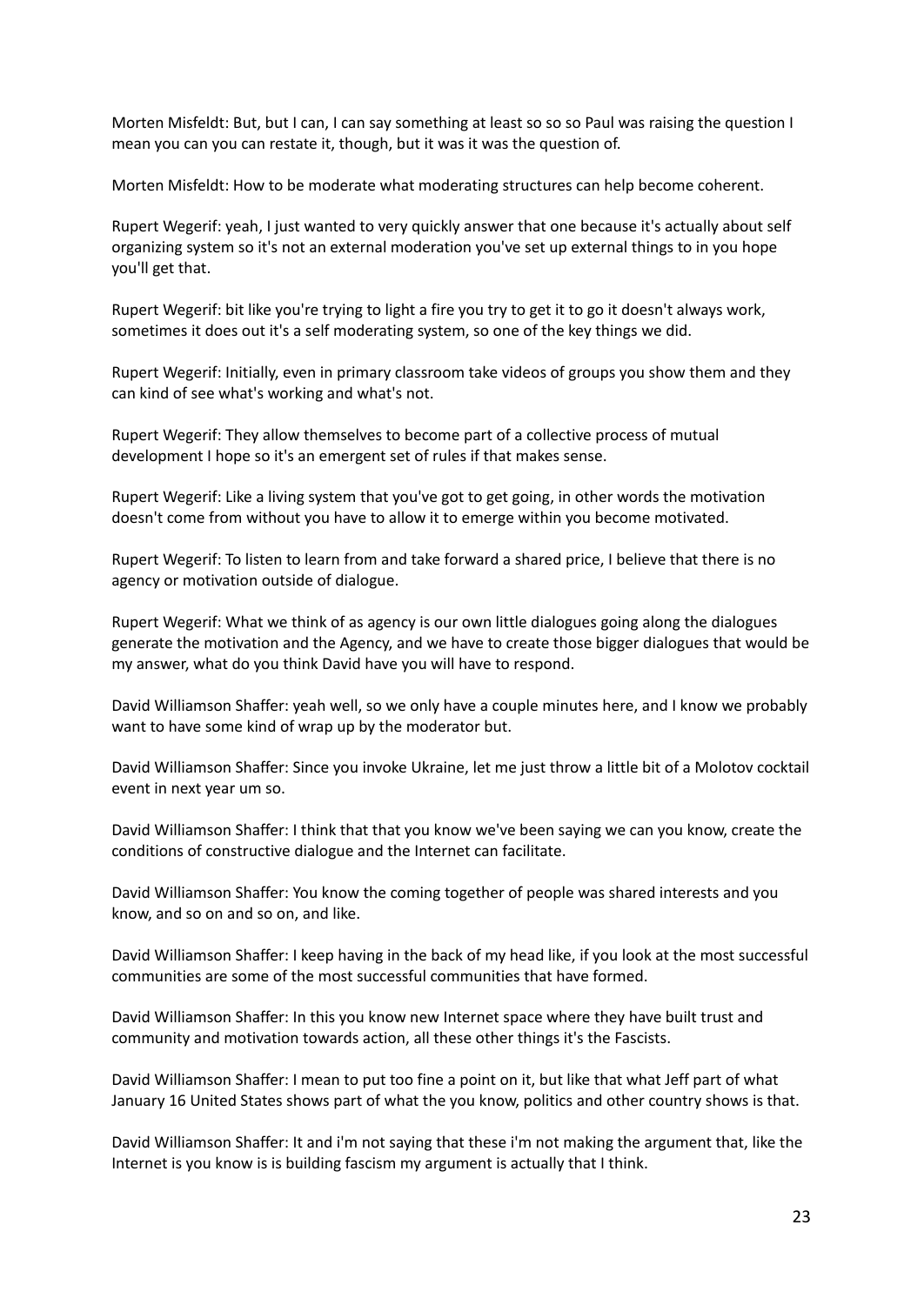David Williamson Shaffer: That if we if we talk about these things absent of some kind of teleology absent of some kind of direction absence of some kind of notion of of what it what we consider to be good and.

David Williamson Shaffer: And what we consider to be progress if we just think about the kind of structures that facilitate conversation or structures and facilitate engagement I think that's probably not sufficient.

David Williamson Shaffer: I think we actually also have to think about what what norms what values what things do we do we want these communities to move towards.

David Williamson Shaffer: Which is you know, partly in response to both point but with all of these right it's not just a matter of making your skin receptive making your skin permeable.

David Williamson Shaffer: We want our skins to be like you know semi permeable membrane she wants to be permissible to some things and not permeable to others, and that question.

David Williamson Shaffer: As i'm sure Rupert will point out what those things should be, we have to resolve in some way dialogic Lee, but I think we also are have the problem right now that you know what we're seeing is even institutions like democracy.

David Williamson Shaffer: don't hold a muster some share some shared commitment devalues underneath and again, we could say, well, that seems to come from dialogue, but you know it, and maybe dialogic all the way down but at some point there's a turtle you have to stand on.

David Williamson Shaffer: And and i'm not sure where the turtle is, but I think it's important to remember that right some things have to be out of balance and I don't and and as part of all this.

David Williamson Shaffer: And that's my that's my firebomb for the end of the talk Martin Martin.

Morten Misfeldt: Yes, thank you very much, we have a one minute left.

Morten Misfeldt: Chi to one ratio question can you.

Morten Misfeldt: In 10 seconds.

ZHIQIANG CAI: yeah I just want to thank.

ZHIQIANG CAI: Professor and David for this wonderful park at the conversation, has been working in building in developing conversational intelligence Tutoring system for decades so everything you're talking about sounds so fun, you know it's me there's some key words here.

ZHIQIANG CAI: Iraq without understanding how often talk with David and continue the conversation that item stanchions but so they can talk a lot for me.

ZHIQIANG CAI: that's often true and that the secret in order to do that, I would say to him, I have helped our grace to build.

ZHIQIANG CAI: That peak sacred eats your computer conversational agent that doesn't really understand the students.